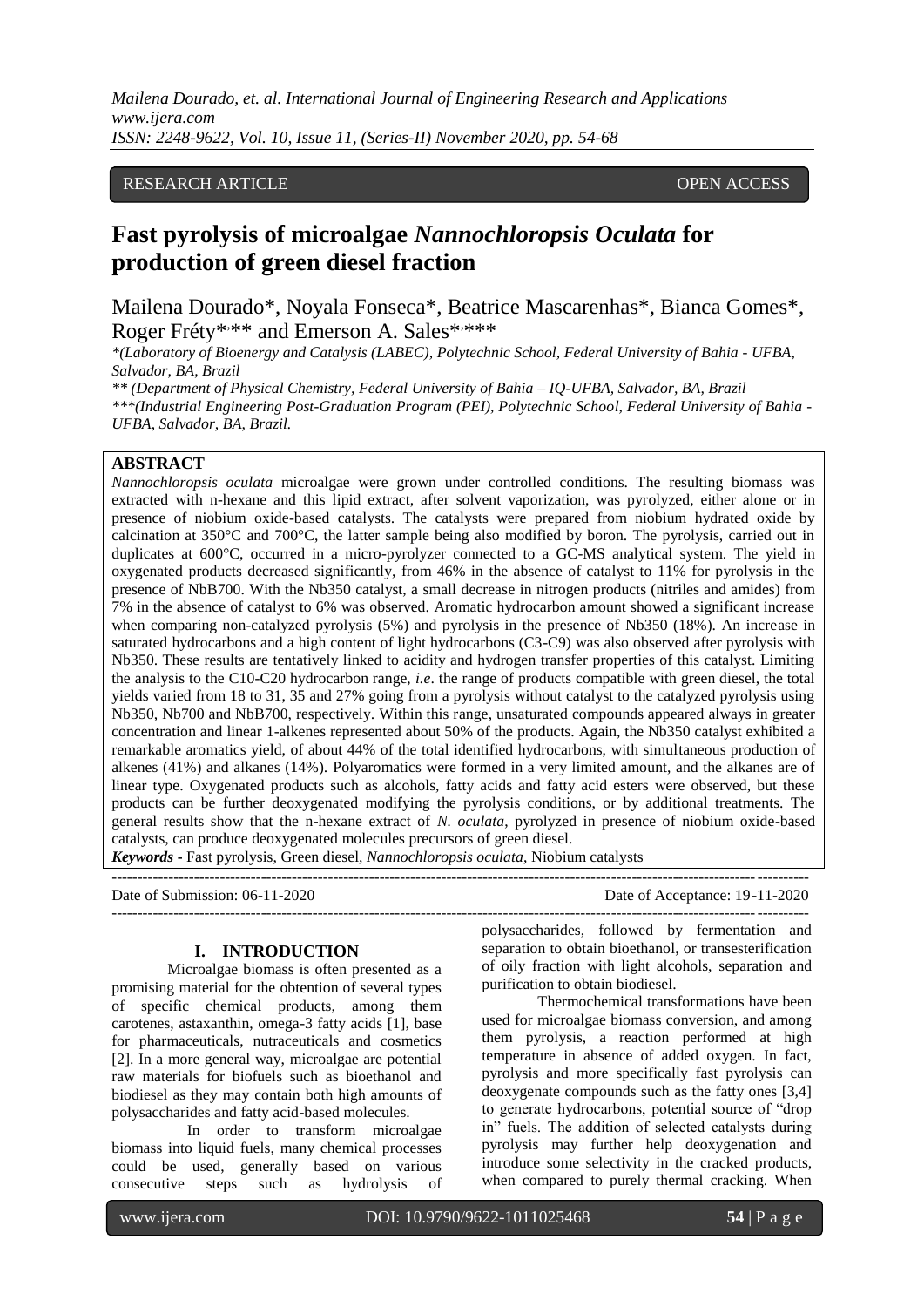the weight ratio catalyst/feed is high, fast pyrolysis of fatty compounds performed at temperatures between 450 and 600°C can simulate some reactions occurring during a Fluidized Catalytic Cracking (FCC) process, as the contact time between the reagent and the catalyst is rather short [5]. In fact, co-processing of oxygenated feed with traditional FCC feeds have shown that about 10 % of oxygenated compounds can be added to a heavy oil feedstock, without altering significantly the products yield and quality [6]. So far, the oxygenated compounds tested in FCC coprocessing have been essentially triglyceride-based fractions and crude or upgraded bio-oil from lignocellulosic residues [7, 8], but microalgae biomass or its fatty compounds fraction are potential co-feed alternative [9]. In this case, however, the amino-acid compounds of microalgae [10] and their transformation to volatile nitrogen products during pyrolysis may be detrimental for both biofuel quality and catalysts performance [11, 12].

 Many works using microalgae as starting materials for thermal processes to obtain biofuels or "drop in" fractions were reviewed without [13] or in presence of added catalysts [14,15]. These studies often conclude that further research is still required to improve the quality of bio-oil from fast and catalytic pyrolysis of microalgae biomass. When looking on catalysts used for transformation of triglycerides and derived oily molecules, review articles also exist [16-20].

Among the various catalysts used up to now in reactions aimed at transforming microalgae or fatty compounds to deoxygenated products, niobium-based ones were used only in a marginal way. In the case of microalgae pyrolysis, Spirulina maxima was transformed in the presence of hydrated niobium oxide, and the results were compared to those obtained with HZSM-5 catalyst: the former was less efficient in deoxygenation and conversion to aromatic hydrocarbons than the latter [21].

Literature studies on oily compounds transformation in the presence of niobium-based catalysts are also rather limited. Brandão et al. [22] pyrolyzed soybean oil at temperatures between 350 and 400°C, using niobia catalysts, modified or not with mineral acids; the acidity of the organic phase recovered at the end of reaction was always higher than the acidity obtained after simple thermal pyrolysis suggesting that the modified and pure niobium catalysts caused stabilization of fatty acids and therefore were of limited interest for deoxygenation. Reguera et al. [23] used different niobium-based catalysts to crack oleic acid at 400°C.  $NbOPO<sub>4</sub>$  principally and  $Nb<sub>2</sub>O<sub>5</sub>$  impregnated with phosphoric acid, to a lower extent, generated satisfactory yields to "diesel fraction", but also high

yields in "lubricant" species, *i.e.* in long carbon chain molecules. These results are probably due to the rather low pyrolysis temperatures used in the preceding studies. In the case of preceding studies. In the case of hydrodeoxygenation, Yi et al. [24] used  $Pd/Nb-SiO<sub>2</sub>$ catalysts and show that the presence of Nb practically suppressed the C-C bond breaking during the transformation of palmitic acid and other oxygenated compounds. Xia et al. [25] using Pd/NbOPO<sup>4</sup> supported catalysts obtained a near quantitative diesel-range alkanes yield, during the transformation of triglycerides under hydrogen pressure and moderate temperature with no or limited catalyst deactivation. A synergistic eff ect of metallic Pd and strong Lewis acidity of NbOPO<sub>4</sub> was advocated to explain the results.

As the number of microalgae able to be used as raw material for biofuel production via pyrolysis is huge, the present study aimed to study specifically *Nannochloropsis oculata*, a microalga object of limited previous studies, although showing a rapid growth rate, a tolerance to various saline media and a satisfactory oily compounds production [26].

The literature presents various pyrolysis and co-pyrolysis works, either through TG or through GC-MS analysis techniques, on different strains of *Nannochloropsis* microalgae, such as *Nannochloropsis gaditana* [27-32], *Nannochloropsis sp*. [4,10,11,33-39], *Nannochloropsis salina* [38, 40], *Nannochloropsis oceanica* [3, 41, 42] and undefined *Nannochloropsis* strains [43-46].

Maguyon and Capareda [47] studied the pressurized thermal pyrolysis of *Nannochloropsis oculata*, between 400 and 600°C, under autogenous pressure. For pyrolysis at 500°C, these authors obtained a bio-oil with a high heating value of about 38 kJ/g, 7% of residual oxygen, and containing some 35% of saturated hydrocarbons, 35% of alkenes and 10% of aromatics, all products having between 8 and 21 carbon atoms in their molecular structure. Du et al. [48] stated that a hydrothermal pre-treatment between 200-220°C was efficient to decrease the amount of nitrogen containing compounds in *Nannochloropsis oculata*, without modifying extensively the amount of the other fractions. Such pre-treatment has been shown useful before pyrolysis, as the final products presented a limited amount of nitrogenated compounds. Valdés et al. [49] studied through TGA and Py-GC-MS techniques *Nannochloropsis oculata* microalgae containing different amounts of proteins, carbohydrates and lipids. Both techniques presented good agreement in the biochemical composition of these microalgae compared to more conventional characterization techniques. Ceylan and Kazan [50] performed non isothermal thermogravimetric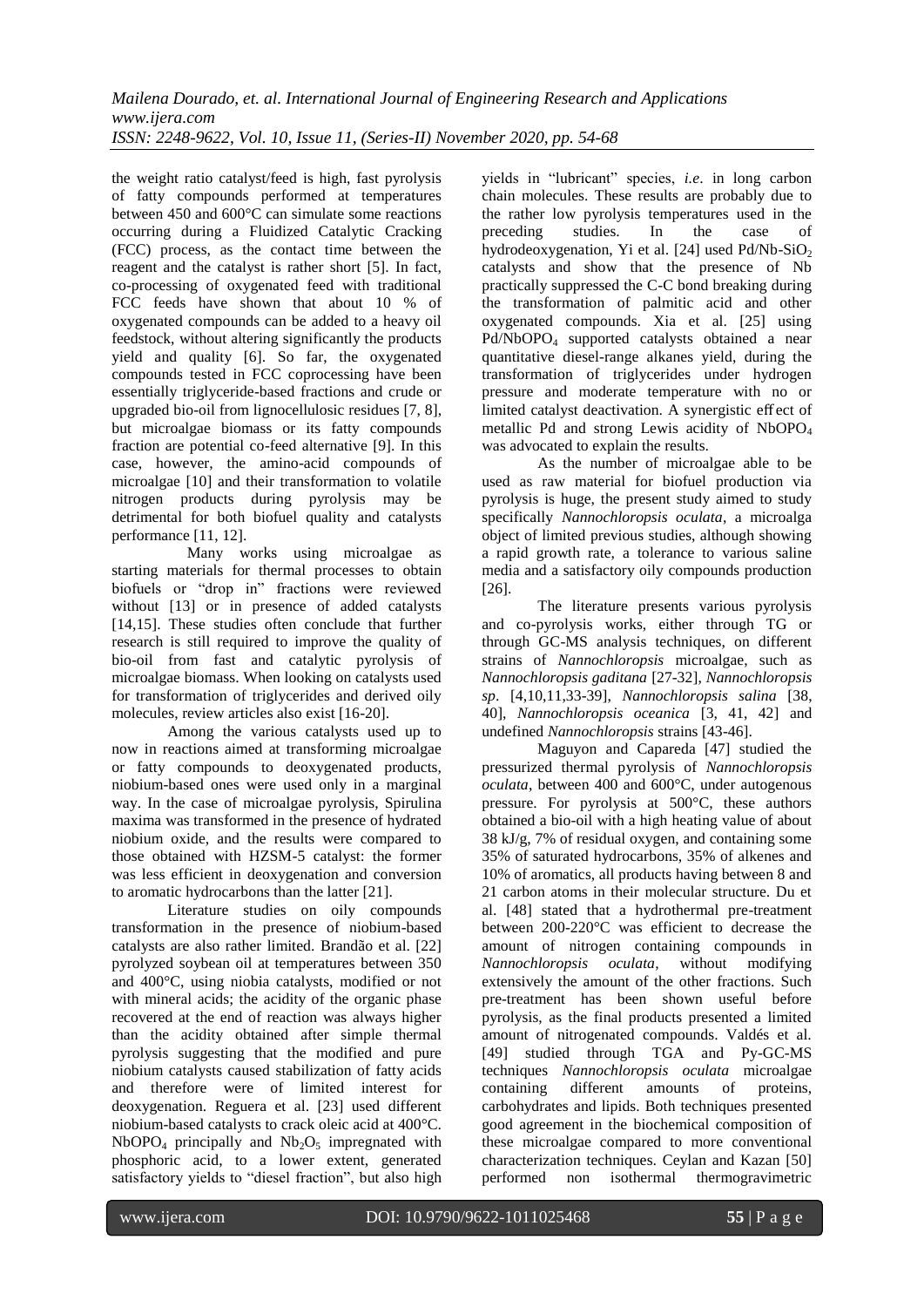analysis of *Nannochloropsis oculata* at different heating rates; a mean activation energy of 152 kJ/mole for the decomposition of the microalga was calculated from the data. Ferreira et al. [51] studied the thermochemical properties of *Nannochloropsis oculata*, before and after extraction with n-hexaneisopropanol mixture, using ultrasound. Raw and extracted biomasses showed some differences during the decomposition steps of lipids and proteins, characterized by TGA. However, the apparent activation energies calculated from the TG curves were similar for both types of samples. Hanif et al. [52] studied the pyrolysis of a mixture of *Nannochloropsis oculata* with cattle manure and cotton gin trash between 400 and 600°C. The bio-oil obtained presented an optimum yield for a pyrolysis temperature of 500°C and a high heating value of 30 kJ/g. The nitrogen products issued from the microalga fraction were diluted by the decomposition products of the other materials feed, allowing the production of potential liquid fuel.

The preceding literature analysis showed that no fast catalytic pyrolysis study of *Nannochloropsis oculata* has been performed, in a 600°C temperature range, and that a very limited number of pyrolysis studies were devoted to the use of niobium oxide catalysts to modify the pyrolysis steps, using microalgae or their extracted fractions. The present study aimed to describe the fast pyrolysis of *Nannochloropsis oculata* lipid extract, either without catalyst, or in the presence of niobium-based catalysts, with a special emphasis towards the formation of hydrocarbons in the diesel range (C10-C20).

The introduction of the paper should explain the nature of the problem, previous work, purpose, and the contribution of the paper. The contents of each section may be provided to understand easily about the paper.

## **II. MATERIALS AN METHODS**

2.1. Catalyst preparation

Three catalysts were used: the first one, Nb350, was obtained from niobic acid HY-340 (supplied by *Companhia Brasileira de Metalurgia e Mineração* (CBMM) - purity greater than 99.8% determined by X-ray fluorescence) through calcination under static air at 350°C for 2h. The second one (Nb700) resulted from a calcination at 700°C under static air, for 2 h, of the same HY-340. The last one, NbB700, was prepared by impregnation of HY-340 with aqueous solution of HBO3, with theoretical concentration of 10 wt%B, followed by drying at 100°C and a final calcination under air at 700°C for 2 h.

2.2. Preparation of samples used in pyrolysis experiments

The *N. oculata* microalgae was cultivated in 10 L Pyrex Erlenmeyer flasks using a CONWAY medium [78], the sea water being collected at 500 m from the open sea-beach of Salvador-Bahia, Brazil, after two days without rain. The mixture was inoculated with 10 mL of mother strain, permanently illuminated with 15 Watts LEDs (42 µmol photons  $m^{-2}$  s<sup>-1</sup>); a flow of laboratory air was continuously bubbled through the suspension. The microalgae growth was followed by dairy sampling and gravimetric estimation of dried microalgae mass. The cultivation was stopped after a similar sample mass was obtained during two successive days, *i.e.* 30 days in the present case. Microalgae biomass was collected, washed three times with distilled water, each washing being followed by centrifugation. The final solid fraction was dried at 60°C for 24 h, under the form of fine layers deposited in Petri plates. The dried N. oculata was then stored at – 30°C before further use.

The fatty components of the dried biomass were extracted with n-hexane. A volume of 0.3 mL of solvent was added to 0.2 g of the dried handground biomass and the mixture was further handground. New addition of 0.7 mL of solvent to the medium was performed and the suspension, in closed holder, was i/ shacked in Vortex for 2 min, ii/ centrifugated at 4400 rpm for 3 min. 90% of the liquid phase containing extracted species and solvent was collected, and transferred to new holder to allow solvent evaporation. This operation sequence is an adaptation of the method described by Olmstead et al. [64].

2.3. Characterization of Catalysts and N. oculata microalgae

Textural properties of the catalysts were obtained by  $N_2$  adsorption, performed at -196°C, using an adsorption equipment from Quantachrome Instruments, model NOVA 2200. Prior to measurement, the catalyst samples were outgassed in situ under vacuum up to 350°C (10°C /min, 30 min at 350°C, after steps of 15 min at 100°C and 200°C). The thermo-desorption profiles of ammonia (TPD NH3) were obtained in a Micromeritics Chemsorb 2720 equipment. About 100 mg sample were pretreated at 300°C, for 1h, under a helium flow (30 mL.min<sup>-1</sup>). After cooling down to room temperature (30°C), a flow of ammonia-helium mixture (10/90 v/v) was deviated through the catalyst sample, for 1h. The elimination of major fraction of weakly adsorbed ammonia was performed at 150°C for 1h under a pure helium flow  $(30 \text{ mL.min}^{-1})$ , before cooling down the sample temperature to 30°C. NH3 desorption was followed during the sample heating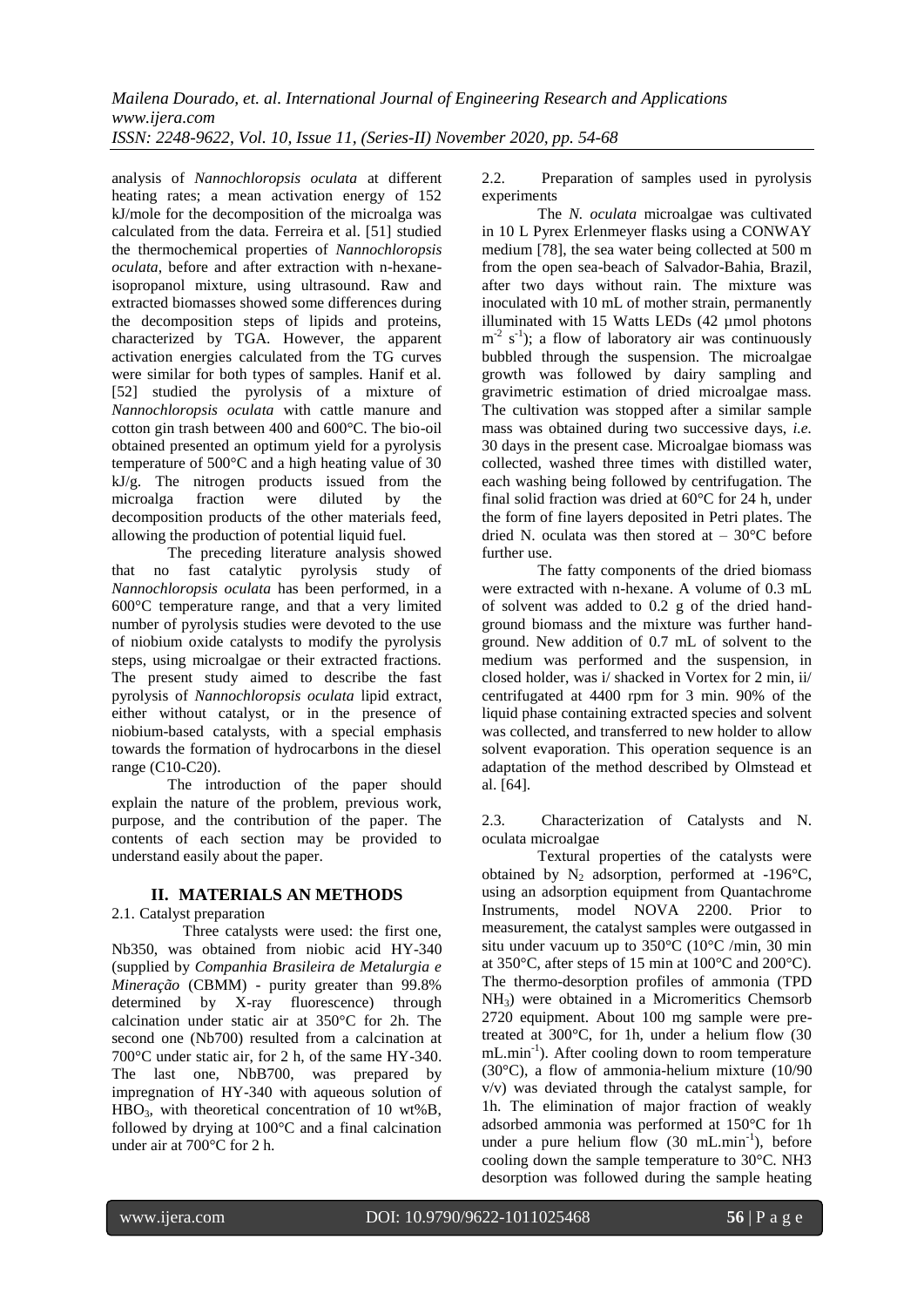up to 800°C (heating rate of 10°C min-1) and the amount of desorbed ammonia was quantified using TCD.

Fatty acids of N. oculata microalgae were trans-methylated with boron trifluoride-methanol mixture and the resulting fatty acid methyl esters (FAME) were separated and analyzed by gas chromatography (Clarus 680; Perkin Elmer®) equipped with a flame ionization detector, using a DB-FFAP column (30 m  $\times$  0.32 mm  $\times$  0.25 µm). The chromatographic conditions were: injector and detector temperatures at 250°C and 280°C, respectively, temperature programming: 150°C for 16 minutes, increase to  $180^{\circ}$ C  $(2 \degree \text{C.min}^{-1})$ maintained for 25 min., increase to 210°C (5 °C.min- $<sup>1</sup>$ ) maintained for 25 minutes, carrier gas Helium (1.0)</sup>  $mL.min<sup>-1</sup>$ , volume injected: 1  $\mu L$ . Such experiments were run in duplicate. FAME were identified by comparing retention times with a mixture of known esters (C4-C24, 18, 919-AMP; Sigma-Aldrich®). Fatty acids were quantified as percentage (%) of total lipids and compared with internal standard tricosanoic acid methyl ester (C23:0; Sigma Aldrich®). Peak areas were determined using the Clarus Chromatography workstation software to normalize the percentage of total fatty acid areas.

### 2.4. Pyrolysis

The pyrolysis reactions were carried out in a micro pyrolyzer model EGA/PY-3030D (Frontier Laboratories LTD), connected online with a gas chromatograph coupled to mass spectrometer (Agilent GC-MS 5799A). The flash pyrolysis was carried out under a flow of ultra-pure helium using a single thermal method (Single Shot). In this method the holder containing the sample to be pyrolyzed was first introduced in the equipment and purged from air traces under pure helium flow. During this period, the pyrolysis furnace was preheated to the chosen pyrolysis temperature, 600°C. In a second step, still under pure helium atmosphere, the sample holder was quickly dropped down in the high temperature pyrolysis area where it stayed for 30 s before being removed from the hot zone. The analysis of the pyrolysis products also started after 30 s. In the present experiments, 0.003mL of pure extract or 0.003 mL of extract covered by 3 mg of catalyst were introduced in the sample holder (Frontier inactivated stainless steel cup) and covered by a fine layer of quartz wool. For products analysis, a Frontier UA5-30M-0.25F GC column was used (30m length, 0.25mm diameter, 0.25 Microns stationary phase). The thermal history of the column, for each analysis, was: 40°C (2 min) followed by a heating ramp up to  $320^{\circ}$ C (20  $^{\circ}$ C.min<sup>-1</sup>) maintained for 10 min. MS ion source and interface temperatures were 320°C, m/z values being varied

between 40 and 400 in scan mode. Experiments were run in duplicate. For analysis of the products, only peaks with an area equal or larger than 0.5% of the total pyrogram area were considered. Identification was realized using the NIST database and all reported compounds showed an identity probability better than 75%. A pseudo-quantification of the products was obtained dividing the peak area of each product by the area of the whole pyrogram, when considering the global analysis. In the case of analysis of the diesel fraction, the peak area of each selected product was divided by the area of the C10- C20 selected fraction of the pyrogram.

### **III. RESULTS AND DISCUSSION**

Table 1 gives the BET area of the catalyst samples as well as the amount of ammonia thermo-desorbed.

**TABLE 1.** Specific surface area and acidity estimation of the niobium-based catalysts

| <b>Sample</b>      | $NH3$ desorbed<br>mmol/g | $S_{BET}(m^2/g)$ |
|--------------------|--------------------------|------------------|
| N <sub>b</sub> 350 | 1.1                      | 128              |
| N <sub>b</sub> 700 | <0.1                     |                  |
| <b>NbB700</b>      | O O1                     |                  |

Nb2O5, heated at 700°C, presented a specific surface area lower than  $5 \text{ m}^2/\text{g}$  and practically no acidity estimated through ammonia adsorbed amount, in agreement with literature data [53, 54]. The addition of B is known to increase the acidity of alumina supported catalysts [55]. When added to Nb700, B did not present any positive effects on both surface area and acidity. By opposition with samples calcined at 700°C, Nb350, presented a specific surface area larger than 120  $\text{m}^2/\text{g}$ , as well as a rather important acidity, mainly due to middle strength acid sites.

Figure 1a shows the degree of saturation of the fatty acids present in *Nannochloropsis oculata* microalgae, after transmethylation and chromatographic analysis, whereas Figure 1b gives the mean length of C chain of these fatty acids**.**

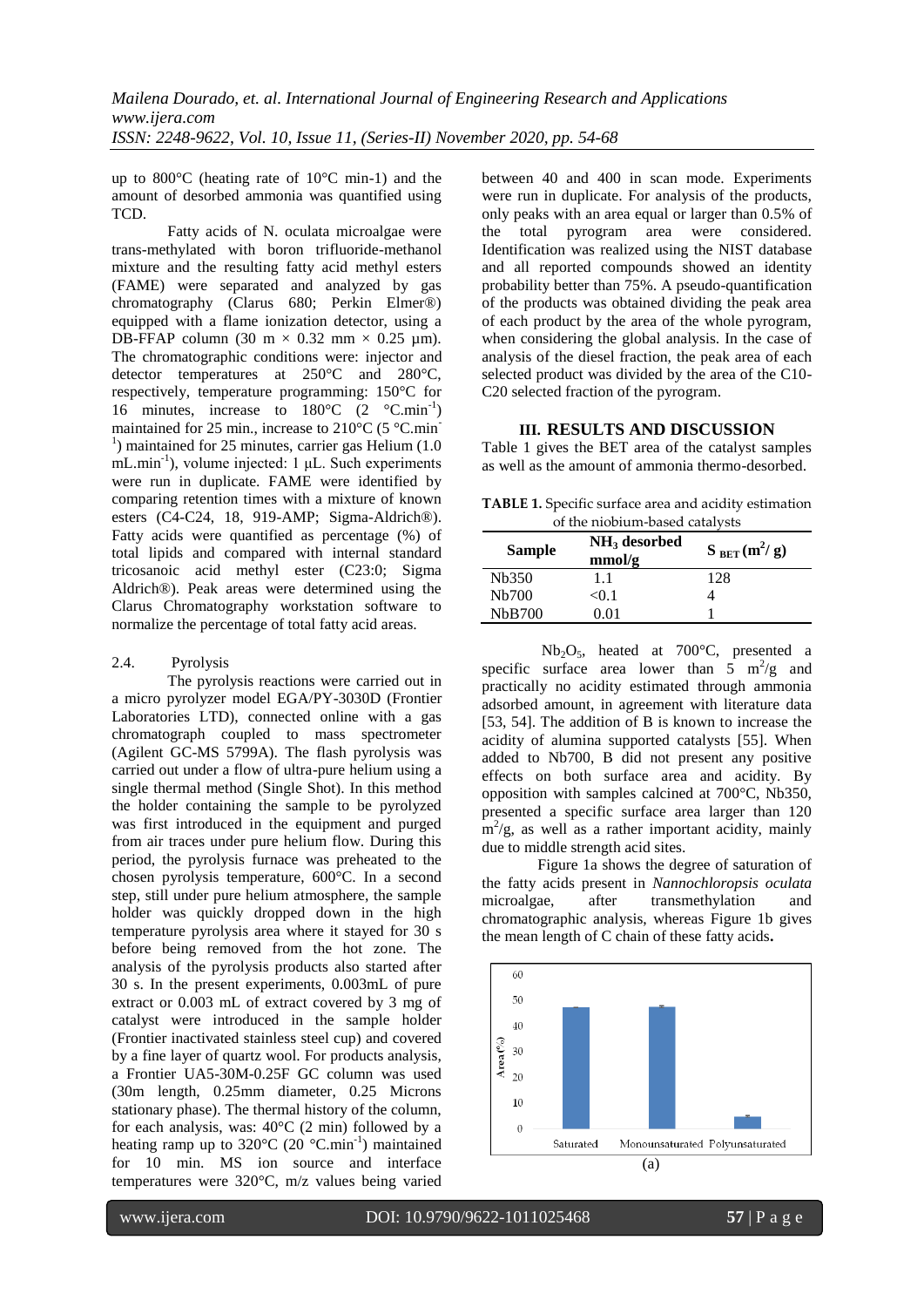*Mailena Dourado, et. al. International Journal of Engineering Research and Applications www.ijera.com ISSN: 2248-9622, Vol. 10, Issue 11, (Series-II) November 2020, pp. 54-68*



**Fig. 1.** Composition percentage of fatty acids in *Nannochloropsis oculata* microalgae: (**a**) distribution between saturated, monounsaturated and polyunsaturated fatty acids, (**b**) distribution of the fatty acids as a function of chain length.

Three points may be highlighted: i/ C16:0 and C18:1 are the main fatty acids synthesized under the present conditions, ii/ the amounts of saturated and monounsaturated fatty acids are equivalent, the polyunsaturated species being maintained at a rather moderate level; iii/ the carbon chains of polyunsaturated fatty acids contain 18 and 20 C and that of monounsaturated fatty acids contain 16, 18 and 22 C. On one hand, the fatty acid composition of the present study is not in complete agreement with literature data [56, 57], except the fact that C16 are the main fatty acid generally detected. More specifically, the quantity of C20 is low in the present microalgae, but high in literature data [57, 58]. On the other hand, the fact that both saturated and monounsaturated acids were formed in similar quantities is in acceptable agreement with published data [56, 58]. It must be recalled however, that the exact composition of fatty species present in microalgae is very dependent on the conditions of microalgae growth and harvesting [59, 60]. Although the fatty acids present in *Nannochloropsis oculata* microalgae, may partly differ from other results, the study of their fast pyrolysis can be useful.

Figure 2 presents the pyrograms at 600°C of *N. oculata* extract without (a) and with Nb350 (b), catalysts between retention times of 2 and 24 min. A global examination of these pyrograms shows that the presence of Nb350 caused significant changes in the process, showing a higher number of products and a higher quantity of light species. The main chromatographic peaks in these two pyrograms, and also for Nb700 and NbB700 were associated into unidentified, hydrocarbons, nitrogenated and oxygenated products, and the results are presented in Figure 3a. To estimate the quality of the hydrocarbons produced, the deoxygenated products

were divided between alkanes, alkenes, polyunsaturated, naphthenes and aromatic products and their percentage is presented in Figure 3b, for the four different cases of pyrolysis.



**Fig. 2.** Pyrograms at 600°C of *N. oculata* extract without (**a**) and with Nb350 (b), catalysts between retention times of 2 and 24 min, and identification of selected product: 1) Propene, 2) 1-Butene, 3) 2-Pentene, (E)-, 4) 1-Hexene, 5) 2-Pentene, 3-methyl-, 6) 1,3,5-Cycloheptatriene, 7) Benzene, 1,3-dimethyl-, 8) Benzene, 1,2,3-trimethyl-, 9) 1-Decene, 10) Benzene, 1-ethyl-2,3-dimethyl-, 11) 3- Undecene, (Z)-, 12) 1-Dodecene, 13) 1-Tridecene, 14) 2- Tetradecene, (E)-, 15) Pentadecane, 16) 3-Octadecyne, 17) Cholesta-3,5-diene, \*1) 1-Dodecanol, 3,7,11-trimethyl-, \*2) cis-9-Hexadecenoic acid, \*3) n-Hexadecanoic acid, \*4) 9-Hexadecenoic acid, #1) Pentadecanenitrile.

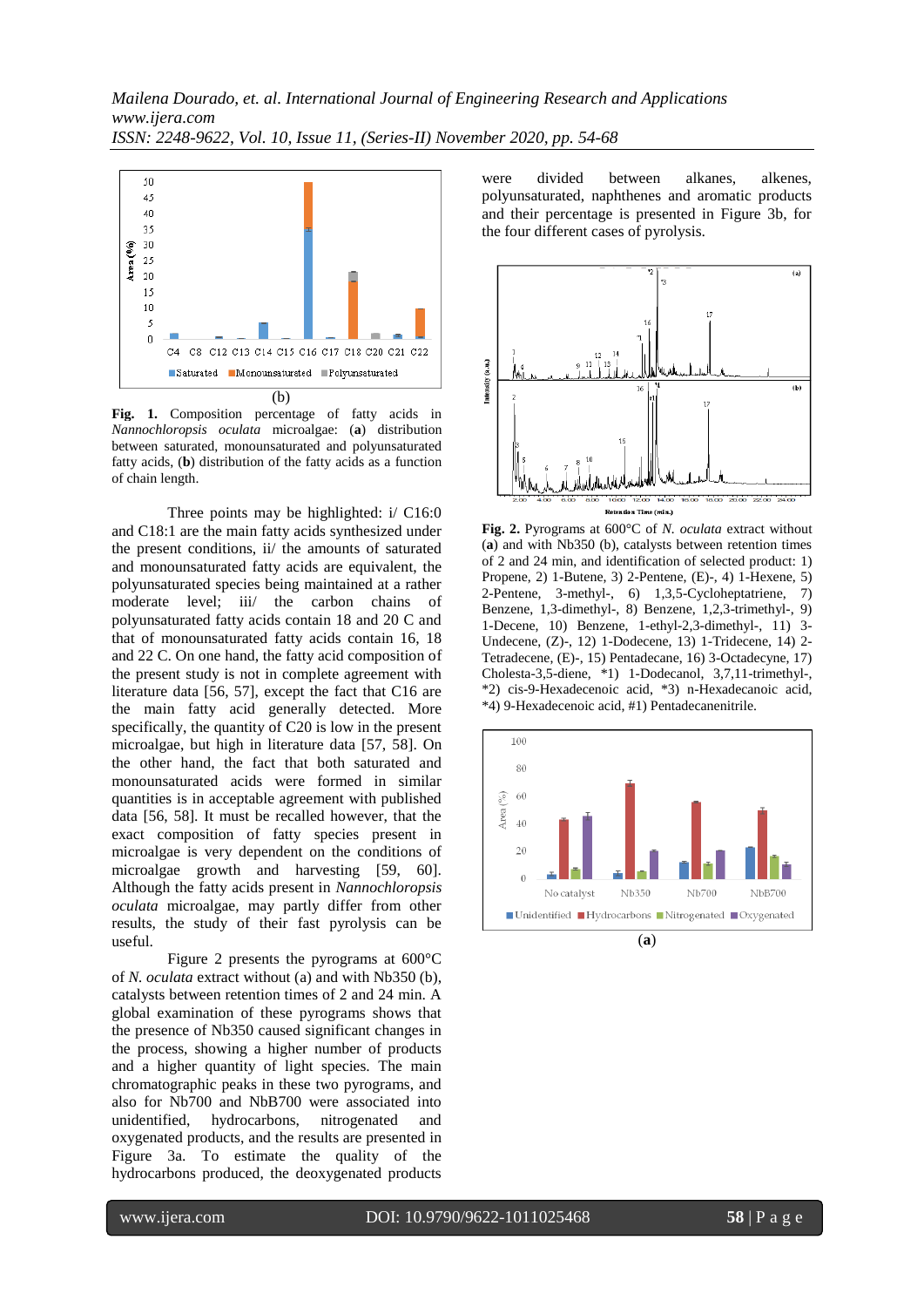

**Fig. 3**. Pyrolysis at 600°C of *N. oculata* extract, in absence or presence of niobium-based catalysts: (**a**) percentage of compounds families (unidentified, hydrocarbons, nitrogenated and oxygenated); (**b**) percentage of hydrocarbon families (saturated, monounsaturated, polyunsaturated, aromatics and cyclic).

Figure 3a shows that pyrolysis in presence of catalysts always led to a decrease of oxygenated products, implying that these catalyst favors the deoxygenation pathways of fatty species present in the *N. oculata* microalgae, compared to simple thermal pyrolysis, in agreement what was observed during pyrolysis of fatty acids [17, 19, 61-63]. The yield in oxygenated products decreased significantly, from 46% in the absence of catalyst to 21%, 21% and 11% for pyrolysis in the presence of Nb350, Nb700 and NbB700, respectively. The quantity of unidentified species and of nitrogenated products tend to increase when going from thermal pyrolysis to catalytic pyrolysis in presence of Nb350 < Nb700 < NbB700, suggesting that the extraction with nhexane, presented as a way to obtain neutral lipids [64], was not fully selective in the conditions employed in the present work, as part of protein fraction was also extracted. With the Nb350 catalyst, a small decrease in nitrogen products (nitriles and amides) from 7% in the absence of catalyst to 6% was observed. Finally, the catalytic pyrolysis allowing the better percentage (around 70%) of deoxygenated products, *i.e.* pure hydrocarbons, was the one performed in presence of Nb350, the catalyst with higher values of specific surface area and acidity. Aromatic hydrocarbon amount showed a significant increase when comparing non-catalyzed pyrolysis (5%) and pyrolysis in the presence of this Nb350 catalyst (18%) (Fig. 3b), fact explained by its initial acidity.

As one objective of the present work was to analyze the efficiency of *N. oculata* to generate by pyrolysis hydrocarbons in the range of C10-C20, compatible with diesel-type fuels, the corresponding

fractions of the complete pyrograms were analyzed in greater details.

 Figure 4. presents a pyrogram fragment at 600°C of *N. oculata* extract without catalyst between retention times of 6 and 16 min. Alkenes were the main products identified, as well as in all other catalytic pyrolysis cases presented here, a situation also seen when pyrolyzing fatty compounds either without catalyst or in presence of catalysts with limited acidity [62, 65, 66]. The alkenes identified are often alk-1-enes. The second family of products appears to be naphthenes, a class of compounds interesting for fuels, detailed in a limited number of previous studies on fatty acids pyrolysis [67].



**Fig. 4.** Pyrogram fragment at 600°C of *N. oculata* extract without catalyst between retention times of 6 and 16 min, and identification of selected product: 1) 1-Decene, 2) 3- Undecene, (Z)-, 3) 1-Dodecene 4) 1-Tridecene, 5) Cyclopropane, 1-heptyl-2-methyl-, 6) Naphthalene, 1,2,3,4-tetrahydro-1,1,6-trimethyl-, 7) 2-Tetradecene, (E)-, 8) 1-Pentadecene, 9) 3-Octadecyne, 10) Cyclopropane, 1- (1,2-dimethylpropyl)-1-methyl-2-nonyl-, \*1) 1-Dodecanol, 3,7,11-trimethyl-, \*2) Tetradecanoic acid,\*3) cis-9- Hexadecenoic acid, \*4) n-Hexadecanoic acid.

A similar analysis realized for Fig. 3 was done for the zoomed fraction of the pyrograms obtained in absence or presence of niobium-based catalysts and is presented in Figure 5, whereas Table 2 summarizes the main hydrocarbons identified in the same range (C10-C20).

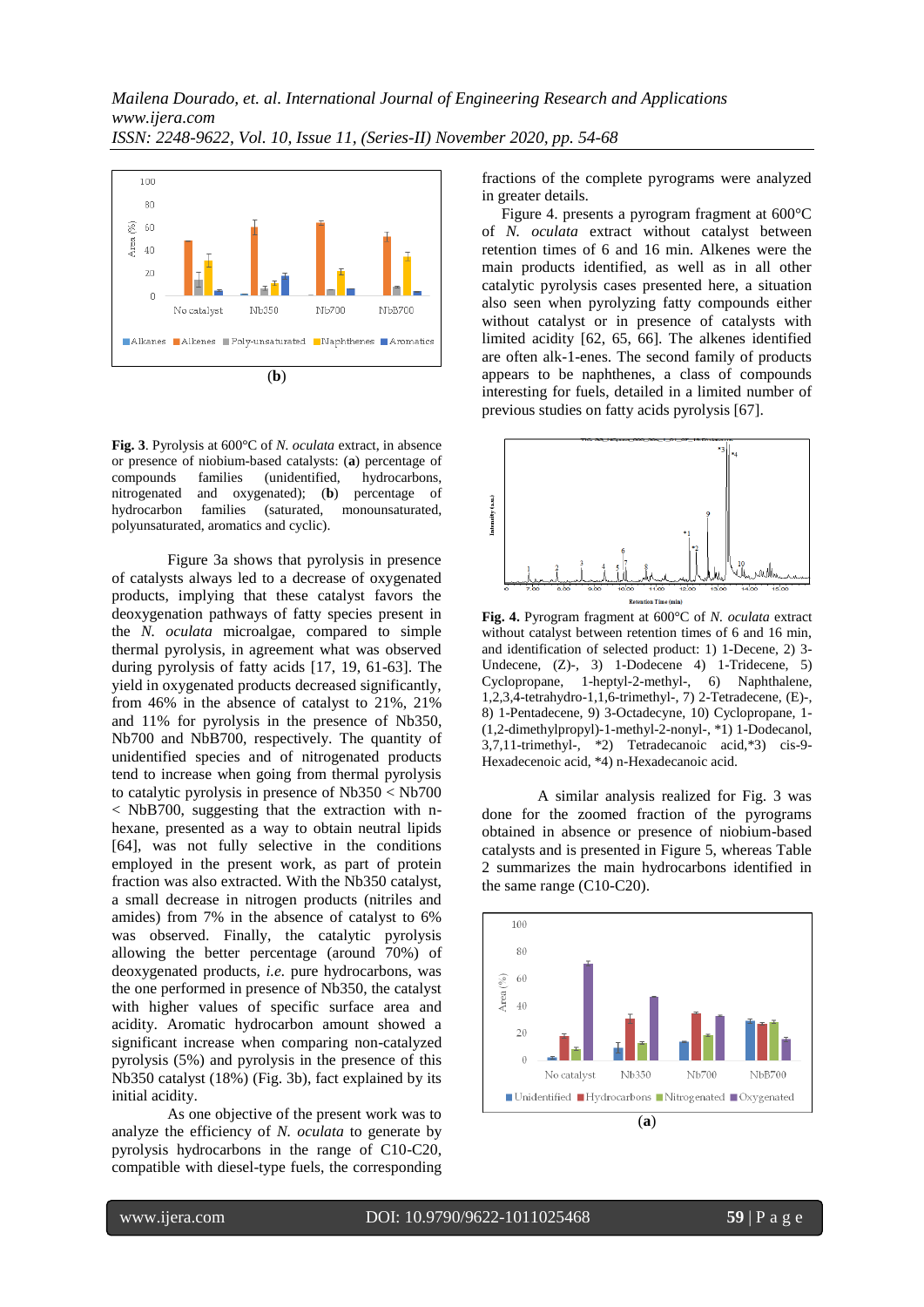

**Fig. 5.** Pyrolysis at 600°C of *N. oculata* extract, in absence or presence of niobium-based catalysts: (**a**) percentage of compounds families (unidentified, nitrogenated and oxygenated); in the C10-C20 range and (**b**) percentage of hydrocarbon families (saturated, monounsaturated, polyunsaturated, aromatics and cyclic) in the same range.

The results presented in Figure 5 had some similarities to what was observed for the entire pyrograms (Fig.3) *i.e.* the presence of catalysts in general favored the deoxygenation path, increased the production of hydrocarbons and nitrogenated compounds. Also in this range, alkenes are the major products within the hydrocarbons. The other classes of products are present in limited amount, excepted the aromatics in the case of catalytic pyrolysis in presence of Nb350, as also observed in the wholerange pyrograms. Within this range, this catalyst exhibited a remarkable aromatics yield, of about 44% of the total identified hydrocarbons, with simultaneous production of alkenes (41%) and alkanes (14%). Aromatics formation is associated to the initial acidity of this catalyst. However, due to the middle strength acidity detected for this sample, the quantity of aromatics formed is much lower when compared to H-type zeolites [68-70]. Furthermore, these aromatic products are limited to mono-ring or hydrogenated indane and naphthalene type aromatics, whereas, with highly acidic catalysts such as H-ZSM-5, true polyaromatics and coke precursors are formed [71].

 Table 2 showed that the differences in hydrocarbon production obtained by pyrolysis in absence of catalyst and in presence of both Nb700 and NbB700 are very limited suggesting that in the

conditions used in the present work no drastic catalytic effect was produced by niobium-based samples treated at 700°C. The main products observed in all cases were 1-alkenes, with distribution between C10 and C15. 1-pentadecene is probably obtained through dehydration/decarbonylation mechanism of C16:0. Saturated hydrocarbons, resulting from decarboxylation of saturated fatty acids, often observed when pyrolyzing saturated fatty acids [65, 66] are practically not detected in significant amounts using both Nb700 and NbB700, as well as for pyrolysis without catalyst, although the content of saturated fatty species in the original feed is high (see Fig. 1). On the contrary, when using Nb350, besides 1-alkenes, various n-alkanes were identified, together with some mono-ring aromatics, mainly poly-alkyl aromatics. This group of saturated and aromatic products is tentatively associated to the acidity of Nb350, and hydrogen transfer properties, allowing on one hand hydrogenation of 1-alkenes to linear alkanes and, on the other hand, dehydrogenation and cyclisation of linear 1-alkenes molecules to produce aromatic ones. An important point seems linked to the fact that polyaromatics were formed in a very limited amount, and that the alkanes are of linear type, without alkylation, suggesting that the acidity of Nb350 is insufficient to generate fused rings aromatics and iso-alkanes, as seen with more acidic catalysts like protonic zeolites [17, 71] and even moderate acid catalysts such as alumina [66]. Such property needs better care in future studies. Finally, small quantity of cyclopropane-based hydrocarbons was found, although their stability at the pyrolysis temperature employed here is improbable. The same hydrocarbons have been listed in pyrolysis products of triglycerides type feeds [43, 72] but never discussed; it must be recalled that in the NIST Library, the differences in probability of identification between cyclopropanes and alkenes are generally lower than one or two units, and therefore, the possibility that the identified cyclopropanes are in fact alkenes cannot be ruled out, in absence of reference standards.

**TABLE 2.** Main hydrocarbons identified after pyrolysis at 600°C of *N. oculata*, in the C10-C20 range

| <b>Products family</b> | Main products    |               |              |               |
|------------------------|------------------|---------------|--------------|---------------|
|                        | No catalyst      | <b>Nb350</b>  | <b>Nb700</b> | <b>NbB700</b> |
| Alkenes                |                  |               |              |               |
|                        | 1-Decene         | 1-Decene      | 1-Decene     | 1-Decene      |
|                        | 3-Undecene, (Z)- | 1-Dodecene    | 1-Undecene   | 1-Undecene    |
|                        | 1-Dodecene       | 1-Tridecene   | 1-Dodecene   | 1-Dodecene    |
|                        | 1-Tridecene      | 1-Tetradecene | 1-Tridecene  | 1-Tridecene   |
|                        |                  |               |              |               |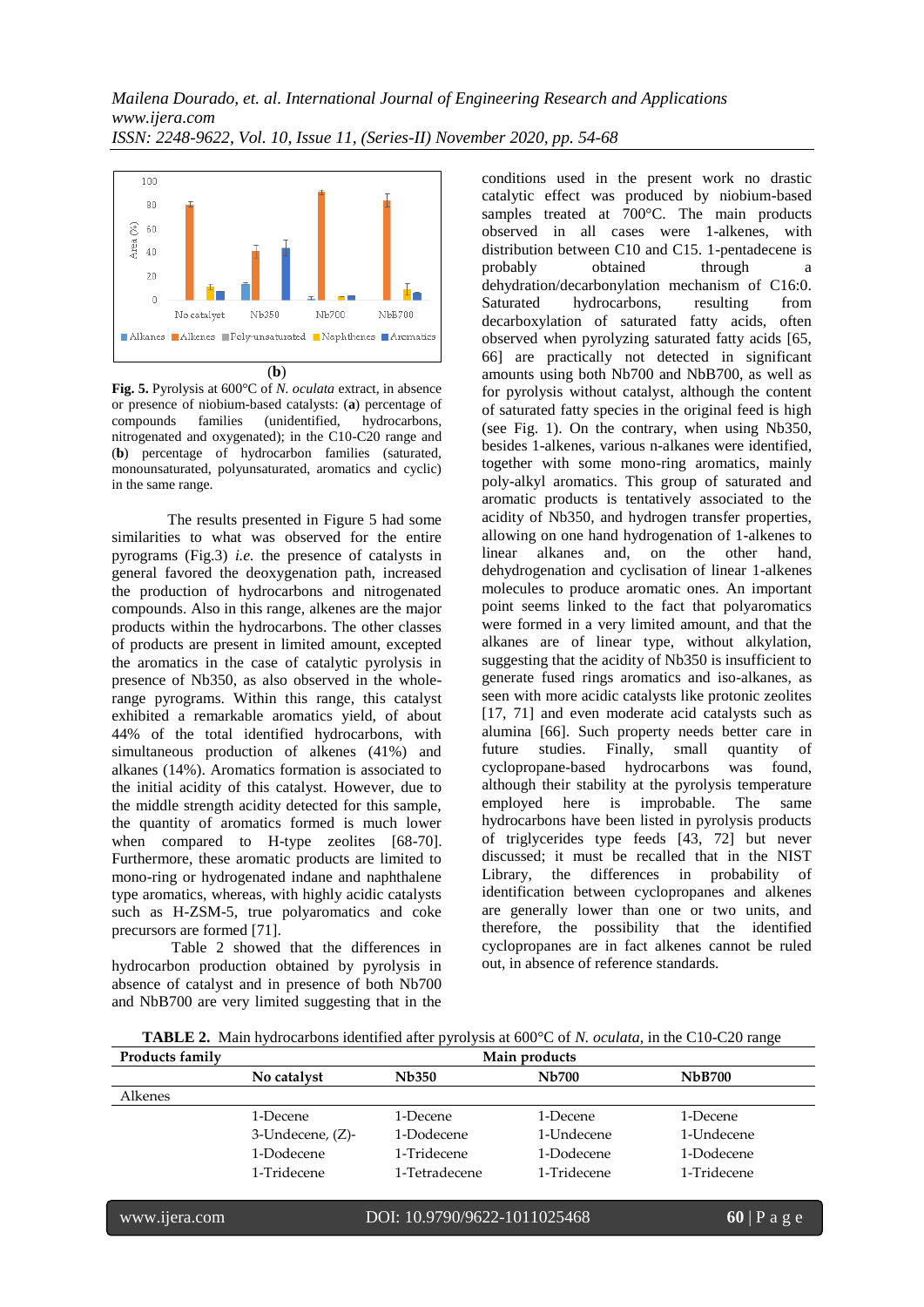# *Mailena Dourado, et. al. International Journal of Engineering Research and Applications www.ijera.com*

| Products family | Main products       |                       |                                         |                      |  |
|-----------------|---------------------|-----------------------|-----------------------------------------|----------------------|--|
|                 | No catalyst         | <b>Nb350</b>          | <b>Nb700</b>                            | <b>NbB700</b>        |  |
|                 | 2-Tetradecene, (E)- | 1-Pentadecene         | 1-Tetradecene                           | 1-Tetradecene        |  |
|                 | 1-Pentadecene       |                       | 1-Pentadecene                           | 1-Pentadecene        |  |
|                 |                     |                       | 5-Octadecene, (E)-                      |                      |  |
| Alkanes         |                     |                       |                                         |                      |  |
|                 |                     | n-Tridecane           |                                         |                      |  |
|                 |                     | n-Pentadecane         |                                         |                      |  |
|                 |                     | n-Hexadecane          |                                         |                      |  |
| Aromatics       |                     |                       |                                         |                      |  |
|                 |                     | Benzene, 1,2-         |                                         |                      |  |
|                 |                     | diethyl-              |                                         |                      |  |
|                 |                     | Benzene, 1-ethyl-     |                                         |                      |  |
|                 |                     | 2,3-dimethyl-         |                                         |                      |  |
|                 |                     | Benzene, (2-methyl-   |                                         |                      |  |
|                 |                     | 1-propenyl)-          |                                         |                      |  |
|                 |                     | Benzene, (1-methyl-   |                                         |                      |  |
|                 |                     | 1-propenyl)-, $(Z)$ - |                                         |                      |  |
|                 |                     |                       |                                         | 1H-Indene, 5-butyl-  |  |
|                 |                     | Benzene, decyl-       |                                         | 6-hexyloctahydro-    |  |
|                 | Naphthalene,        |                       |                                         |                      |  |
|                 | 1,2,3,4-tetrahydro- | Naphthalene, 1,3-     | Naphthalene,                            | Naphthalene,         |  |
|                 | 1,1,6-trimethyl-    | dimethyl-             | 1,2,3,4-tetrahydro-<br>1,1,6-trimethyl- | 1,2,3,4-tetrahydro-  |  |
|                 |                     |                       |                                         | 1,1,6-trimethyl-     |  |
| Polyunsaturated |                     |                       |                                         |                      |  |
|                 | 3-Octadecyne        | 3-Octadecyne          | 3-Octadecyne                            | 3-Octadecyne         |  |
| Cyclic          |                     |                       |                                         |                      |  |
|                 | Cyclopropane, 1-    |                       |                                         | Cyclohexane, 1-(1,5- |  |
|                 | $(1,2-$             |                       | Cyclopropane, 1-                        | dimethylhexyl)-4-    |  |
|                 | dimethylpropyl)-1-  | butyl, 2-pentyl       |                                         | (4-methylpentyl)-    |  |
|                 | methyl-2-nonyl-     |                       |                                         |                      |  |

*ISSN: 2248-9622, Vol. 10, Issue 11, (Series-II) November 2020, pp. 54-68*

Figure 6 presents the distribution of hydrocarbons as a function of the carbon chain length in the C10-C20 range. C18 hydrocarbons are clearly predominant, even without catalysts, for the biomass and conditions used in the present work, despite the important amount of C16 fatty acids detected in the initial biomass (Fig.1). Since unsaturated hydrocarbons are present (Table 2), a moderate hydrogenation will be necessary prior to use this feedstock as green diesel component.

 Tables 3 and 4 present some of the oxygenated and nitrogenated products identified in the C10-C20 range.

 After pyrolysis without catalyst, the main products observed are carboxylic acids, aldehydes, alcohols, eventually in dehydrogenated form. The same type of products also appears in the case of pyrolysis in presence of catalysts, however in minor content.



**Fig. 6.** Distribution percentage of hydrocarbons as a function of chain length in the C10-C20 range issued from pyrolysis at 600°C of *N. oculata* extract, in absence or presence of niobium-based catalysts:

Although often observed in studies on cracking of traditional fatty compounds [73, 74], the presence of alcohols and aldehydes is not quite clear. On one hand, the thermal stability of alcohols in the 500-600°C temperature range is quite limited, due to easy dehydration producing alkenes and ethers [75].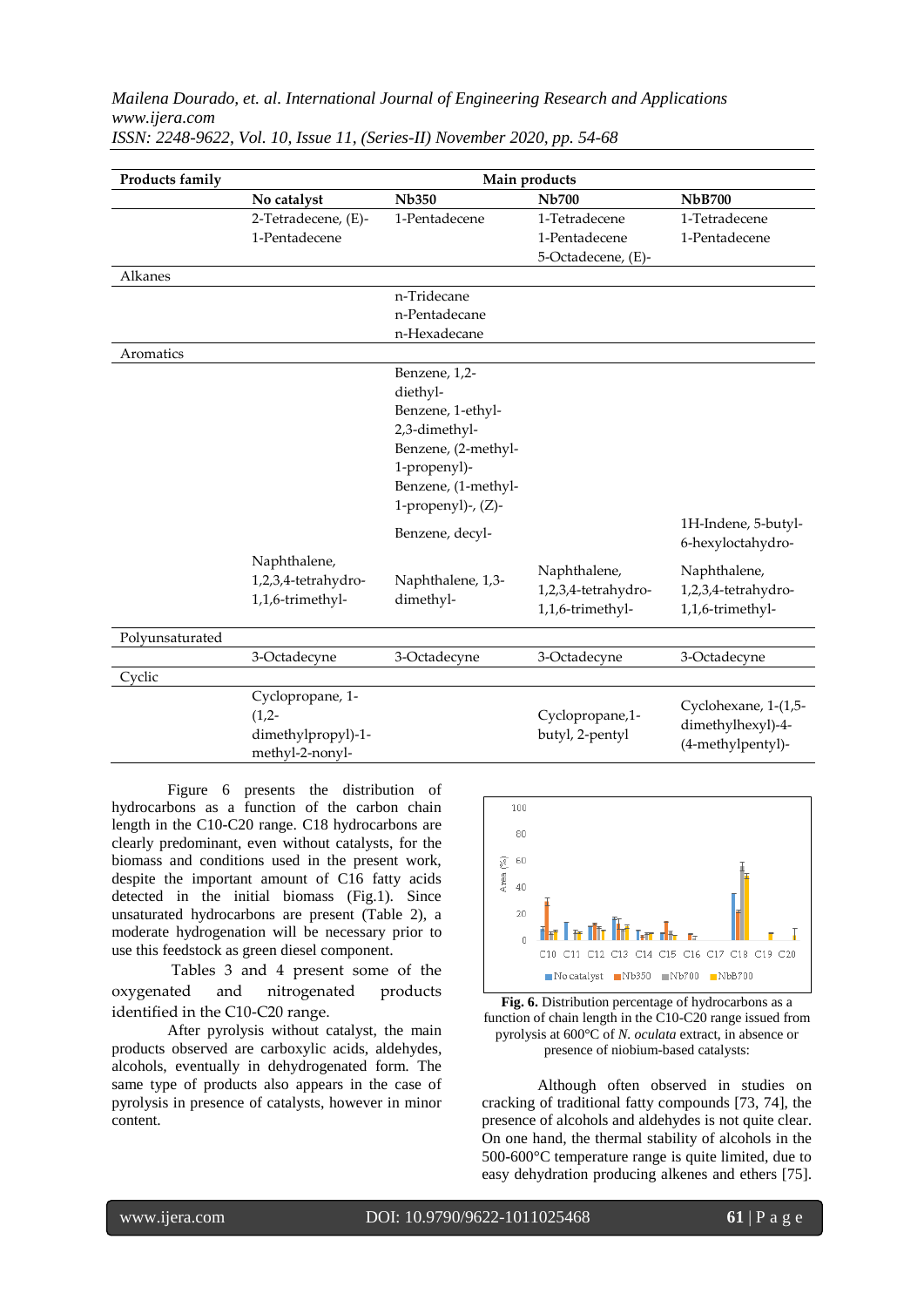# *Mailena Dourado, et. al. International Journal of Engineering Research and Applications www.ijera.com ISSN: 2248-9622, Vol. 10, Issue 11, (Series-II) November 2020, pp. 54-68*

On the other hand, the formation of aldehydes, implying the loss of only one oxygen in fatty acids, is unexpected at a pyrolysis temperature of 600°C, although their formation mechanism was proposed in the literature [74] but for pyrolysis performed in lower temperature range. Aldehydes are known as very stable organic products, but decomposition of such compounds at around 500°C was also described in the literature [76]. Therefore, for both alcohols and aldehydes, further analyses are necessary to understand their presence among the products, and

particularly studies on their stability as products or intermediary species at high temperatures are needed. A second type of analysis can also be considered: what is the extent of recombination between water vapor, one of the products of deoxygenation, and alkenes and/or alkynes during transfer of products from the pyrolysis reacting space and the analytical devices, where homogeneous additions could occur.

**TABLE 3.** Main oxygenated compounds identified after pyrolysis at 600°C of *N. oculata*, in the C10-C20 range

| <b>Products</b>    | <b>Main products</b><br>family<br><b>Nb350</b><br><b>Nb700</b><br>No catalyst                             |                                                   |                                                       |                                                               |
|--------------------|-----------------------------------------------------------------------------------------------------------|---------------------------------------------------|-------------------------------------------------------|---------------------------------------------------------------|
|                    |                                                                                                           |                                                   |                                                       | <b>NbB700</b>                                                 |
| Alcohol            |                                                                                                           |                                                   |                                                       |                                                               |
|                    | 1-Dodecanol, 3,7,11-<br>trimethyl-<br>Z,Z-2,5-Pentadecadien-1-ol<br>Estra-1,3,5(10)-trien-<br>17.beta.-ol |                                                   |                                                       | E-2-Hexadecacen-1-ol                                          |
|                    | Z.E-2.13-Octadecadien-1-ol                                                                                |                                                   |                                                       |                                                               |
| Aldehyde           | Undecanal, 2-methyl-<br>cis-9-Hexadecenal                                                                 | Octadecanal                                       |                                                       |                                                               |
| Ether              |                                                                                                           |                                                   |                                                       |                                                               |
|                    |                                                                                                           |                                                   |                                                       | Octadecane, 1-<br>(ethenyloxy)-                               |
| Ketone             |                                                                                                           |                                                   |                                                       |                                                               |
|                    | 2-Heptadecanone                                                                                           |                                                   |                                                       |                                                               |
|                    |                                                                                                           |                                                   | Cyclopentadecanone,<br>2-hydroxy-                     |                                                               |
| <b>Fatty Acids</b> |                                                                                                           |                                                   |                                                       |                                                               |
|                    | Tetradecanoic acid                                                                                        |                                                   | Tetradecanoic acid                                    |                                                               |
|                    | cis-9-Hexadecenoic acid                                                                                   | cis-9-Hexadecenoic<br>acid<br>9-Hexadecenoic acid | cis-9-Hexadecenoic<br>acid                            | cis-9-Hexadecenoic acid                                       |
|                    | n-Hexadecanoic acid                                                                                       |                                                   | n-Hexadecanoic acid<br>Hexadecenoic acid, Z-<br>$11-$ | n-Hexadecanoic acid                                           |
|                    | 6-Octadecenoic acid                                                                                       |                                                   | 9-Octadecenoic acid,<br>$(E)-$                        | 6-Octadecenoic acid,<br>$(Z)-$                                |
|                    | 18-Nonadecenoic acid<br>cis-13-Eicosenoic acid                                                            |                                                   |                                                       |                                                               |
| Ester              |                                                                                                           |                                                   |                                                       |                                                               |
|                    | Heptadecanoic acid, methyl<br>ester<br>Hexadecanoic acid, 2-<br>hydroxy-1-<br>(hydroxymethyl)ethyl ester  |                                                   | Methacrylic acid,<br>pentadecyl ester                 |                                                               |
|                    |                                                                                                           |                                                   | 9-Octadecenoic acid<br>(Z)-, methyl ester             | 9-Octadecenoic acid<br>$(Z)$ -, 2,3-<br>dihydroxypropyl ester |
| Other              |                                                                                                           |                                                   |                                                       |                                                               |
|                    |                                                                                                           |                                                   | 11-Tetradecen-1-ol,<br>$acetate, (Z)$ -               |                                                               |
|                    |                                                                                                           |                                                   |                                                       |                                                               |

Ī

### www.ijera.com DOI: 10.9790/9622-1011025468 **62** | P a g e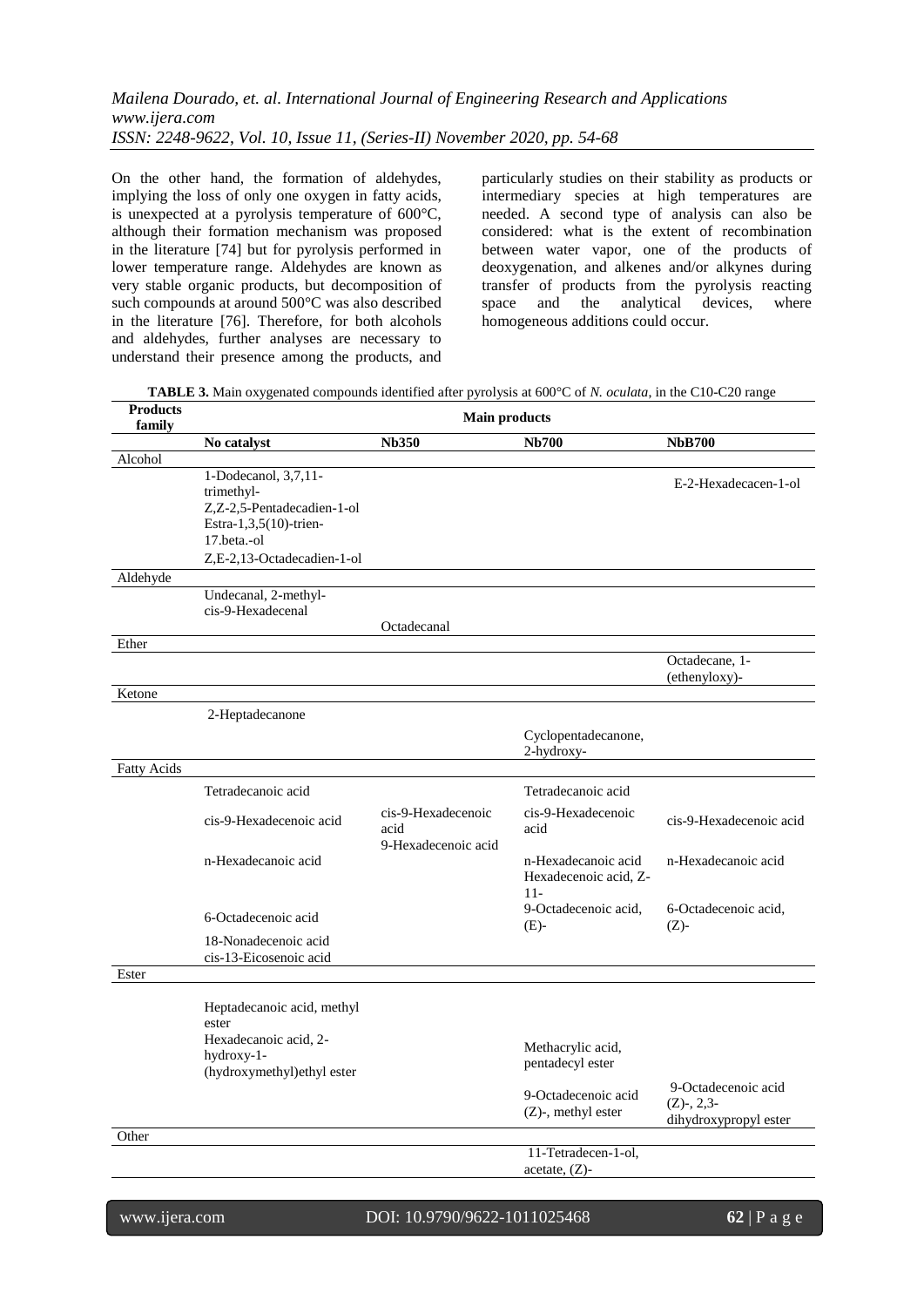| <b>Products</b><br>family | <b>TABLE 4.</b> Main nitrogenated products identified after pyrolysis at 600°C of N. oculata, in the C10-C20 range<br><b>Main products</b> |                                          |                                                                                    |                                                                                                                           |
|---------------------------|--------------------------------------------------------------------------------------------------------------------------------------------|------------------------------------------|------------------------------------------------------------------------------------|---------------------------------------------------------------------------------------------------------------------------|
|                           | No catalyst                                                                                                                                | <b>Nb350</b>                             | <b>Nb700</b>                                                                       | <b>NbB700</b>                                                                                                             |
| Amine                     |                                                                                                                                            |                                          |                                                                                    |                                                                                                                           |
|                           | 1-Dodecanamine, N,N-<br>dimethyl-                                                                                                          |                                          | 1-Dodecanamine, N,N-<br>dimethyl-                                                  | 1-Dodecanamine, N,N-<br>dimethyl-<br>Hexadecanamide                                                                       |
| Nitrile                   |                                                                                                                                            |                                          |                                                                                    |                                                                                                                           |
|                           |                                                                                                                                            | Tetradecanenitrile<br>Pentadecanenitrile | Tetradecanenitrile<br>Pentadecanenitrile                                           |                                                                                                                           |
| Amide                     |                                                                                                                                            |                                          |                                                                                    |                                                                                                                           |
|                           | 9-Octadecenamide,<br>$(Z)-$                                                                                                                | 9-Octadecenamide,<br>$(Z)-$              | 9-Octadecenamide, (Z)-                                                             | 9-Octadecenamide, (Z)-                                                                                                    |
|                           | Octadecanamide                                                                                                                             | Octadecanamide                           | Octadecanamide                                                                     |                                                                                                                           |
|                           |                                                                                                                                            |                                          | 9-Hexadecenoic acid,<br>pyrrolidide<br>13-Methylpentadecanoic acid,<br>pyrrolidide | 9-Octadecenamide, N.N-<br>dimethyl-<br>9-Hexadecenoic acid,<br>pyrrolidide<br>13-Methylpentadecanoic<br>acid, pyrrolidide |
|                           | 9-Hexadecenoic acid.<br>pyrrolidide<br>Hexadecanoic acid,<br>pyrrolidide                                                                   |                                          |                                                                                    |                                                                                                                           |

The nitrogenated products found and listed in Table 4 are always complex molecules and, with exception of nitriles, are also not expected to survive to the present pyrolysis conditions. However, their presence suggests that together with fatty acid-based molecules, some proteins were extracted by nhexane solvent: fragments of these molecules, during pyrolysis, can interact with fatty acid species or radicals to create such products, either inside the rapid pyrolysis high temperature space, or during transfer of all species from reacting area to the analytical device.

The final point to be recalled here is that fast pyrolysis, at temperatures between 500-600°C, is theoretically able to completely deoxygenate products like alcohols, esters, ethers and probably aldehydes, either by increasing the ratio catalyst/feed, or by modifying the experimental conditions (temperature, duration of pyrolysis, increase of inert gas flow, introduction of a recirculation device, among others). A strategy that is presently under investigation in the authors group is associated to multiple catalysts bed, to adjust with simple catalysts a sequence of catalytic properties needed to reach the desired quality of products [77]. Therefore, fast pyrolysis, can be considered as an interesting way to deoxygenate to a large extent oilybased feed to obtain precursors of green liquid fuels and chemicals. Although fast micropyrolysis equipment were useful to verify some chemical trends during oily compounds decomposition, specifically when pyrolysis is performed in the

presence of catalysts, long term experiments and pilot reactors are also needed to optimize deoxygenation.

### **IV. CONCLUSIONS**

Nb2O5, heated at 700°C, presented a specific surface area lower than  $5 \text{ m}^2/\text{g}$  and practically no acidity estimated through ammonia adsorbed amount. When added to Nb700 catalyst, B did not present any positive effect on both surface area and acidity. By opposition with samples calcined at 700°C, Nb350, calcined at 350°C, presented a specific surface area larger than 120  $\text{m}^2/\text{g}$ , as well as a rather important acidity, mainly due to middle strength acid sites.

Pyrolysis at 600°C of the *Nannochloropsis oculata* microalgae n-hexane extract in the presence of the Niobium based catalysts decreased significantly the yield in oxygenated products, from 46% in the absence of catalyst to 21%, 21% and 11% for pyrolysis in the presence of Nb350, Nb700 and NbB700, respectively. With the Nb350°C catalyst, a small decrease in nitrogen products (nitriles and amides) from 7% in the absence of catalyst to 6% was observed. Aromatic hydrocarbon amount showed a significant increase when comparing non-catalyzed pyrolysis (5%) and pyrolysis in the presence of Nb350 catalyst (18%). This catalyst exhibited an increase in saturated hydrocarbons and a high content of light hydrocarbons (C3-C9) after pyrolysis, behavior tentatively linked to its acidity and hydrogen transfer properties, allowing on one hand hydrogenation of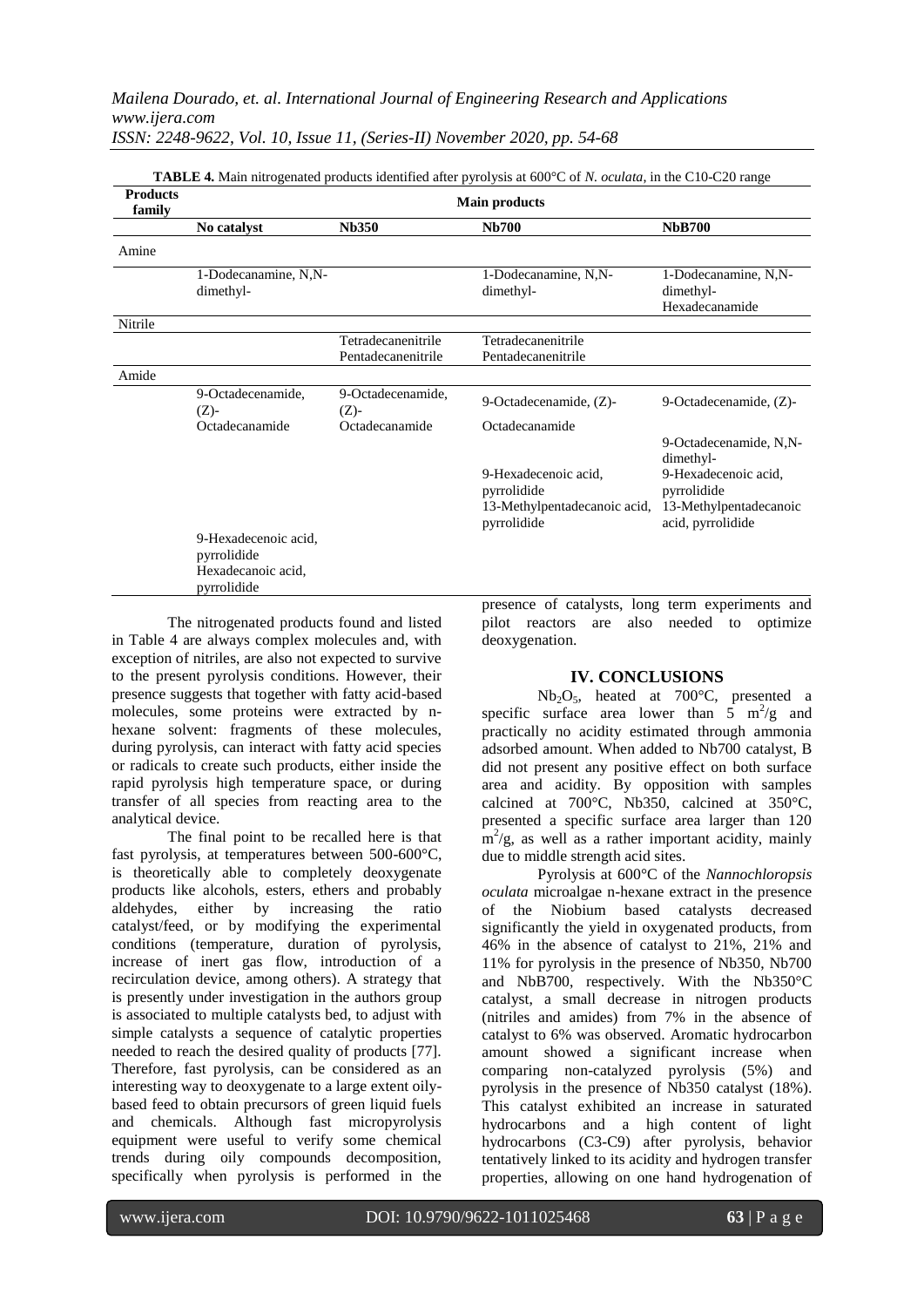1-alkenes to linear alkanes and, on the other hand, dehydrogenation and cyclisation of linear 1-alkenes molecules to produce aromatic ones. An important point seems linked to the fact that polyaromatics were formed in a very limited amount, and that the alkanes are of linear type, without alkylation, suggesting that the acidity of Nb350 is insufficient to generate fused rings aromatics and iso-alkanes.

Limiting the analysis to the C10-C20 hydrocarbon range, i.e. the range of products compatible with green diesel, the total yields varied from 18 to 31, 35 and 27% going from a pyrolysis without catalyst to the catalyzed pyrolysis using Nb350, Nb700 and NbB700, respectively. Within this range, unsaturated compounds appeared always in greater concentration and linear 1-alkenes represented about 50% of the products. Again, the Nb350 catalyst exhibited a remarkable aromatics yield, of about 44% of the total identified hydrocarbons, with simultaneous production of alkenes (41%) and alkanes (14%). Oxygenated products such as alcohols, fatty acids and fatty acid esters were observed, but these products can be further deoxygenated modifying the pyrolysis conditions, or by additional treatments. The general results show that the n-hexane extract of *N. oculata*, pyrolyzed in presence of niobium oxide-based catalysts, can produce deoxygenated molecules precursors of green diesel.

### **ACKNOWLEDGMENTS**

This paper was prepared with the support of the Bahia State Research Support Foundation (FAPESB), Higher Education Personnel Improvement Coordination (CAPES) and the National Council for Scientific and Technological Development (CNPq) - Brazil. Furthermore, the authors are grateful to the *Companhia Brasileira de Metalurgia e Mineração* (CBMM) for the Niobium oxide supply, and to the following laboratories of the Federal University of Bahia (UFBA): Laboratory of Fishery and Applied Chromatography (LAPESCA) for the fatty acids profile analysis, Laboratory of Catalysis and Materials (LABCAT) for the TPD-NH<sup>3</sup> analysis, and the Catalysis and Environment Laboratory (CATAM) for the BET analysis.

**Conflict of Interest:** The authors declare that have no known competing financial interests or personal relationships that could have appeared to influence the work reported in this paper.

**Author Contributions:** conceptualization, M.D, N.F., R.F and E.S.; methodology, M.D, N.F., R.F and E.S.; validation, M.D, N.F., R.F and E.S.; formal analysis M.D, N.F., R.F and E.S.; investigation, M.D, N.F., B.M., B.G., R.F and E.S. ; resources, R.F. and E.S.; data curation, M.D, N.F.,

B.M., B.G., R.F and E.S.; writing—original draft preparation, M.D, N.F., R.F and E.S; writing review and editing, M.D, N.F., R.F and E.S; supervision, R.F. and E.S.; project administration, E.S.; funding acquisition, E.S.

**Funding:** This research was funded by the Bahia State Research Support Foundation (FAPESB), Higher Education Personnel Improvement Coordination (CAPES) and the National Council for Scientific and Technological Development (CNPq) - Brazil.

### **REFERENCES**

- [1]. Borowitzka, M. High-value products from microalgae—their development and commercialisation. *[Journal of Applied](https://link.springer.com/journal/10811)  [Phycology,](https://link.springer.com/journal/10811) 25, 2013, 743–756,*
- [2]. Khan, M.; Shin, J.; Kim, J. The promising future of microalgae: current status, challenges, and optimization of a sustainable and renewable industry for biofuels, feed, and other products. *Microbial Cell Factories, 17, 2018,36.*
- [3]. Zhang, Z.; Volkman, J. K. Algaenan structure in the microalga *Nannochloropsis oculata* characterized from stepwise pyrolysis. *Organic Geochemistry, 104, 2017,. 1-7.*
- [4]. Chang, G.; Miao, P.; Wang, H.; Wang, L.; Hu, X.; Guo, Q. A synergistic effect during the co-pyrolysis of *Nannochloropsis sp*. and palm kernel shell for aromatic hydrocarbon production. *Energy Conversion and Management, 173, 2018, 545-554.*
- [5]. Pinho, A.; Almeida, M.; Mendes, F.; Casavechia, L.; Talmadge, M.; Kinchin, C.; Chum, H. Fast pyrolysis oil from pinewood chips co-processing with vacuum gas oil in an FCC unit for second generation fuel production. *Fuel, 188, 2017, 462-473.*
- [6]. Pinho, A.; Almeida, M.; Mendes, F.; Ximenes, V.; Casavechia, L. Co-processing raw bio-oil and gasoil in an FCC unit. *Fuel Processing Technology, 131, 2015, 159-166.*
- [7]. Bezergianni, S.; Dimitriadis, A.; Kikhtyanin, O.; Kubicka, D. Refinery co-processing of renewable feeds. *Progress in Energy and Combustion Science, 68, 2018, 29-64.*
- [8]. Dyk, S.; Su, J.; McMillan, J.; Saddler, J. Potential synergy of drop-in biofuel production with further co-processing at oil refineries. *Biofuels bioproducts Biorefining, 13, 2019, 760-775.*
- [9]. Choi, Y.; Elkasabi, Y.; Tarves, P.; Mullen, C.; Boateng, A. Co-cracking of bio-oil distillate bottoms with vacuum gas oil for enhanced production of light compounds. *Journal of*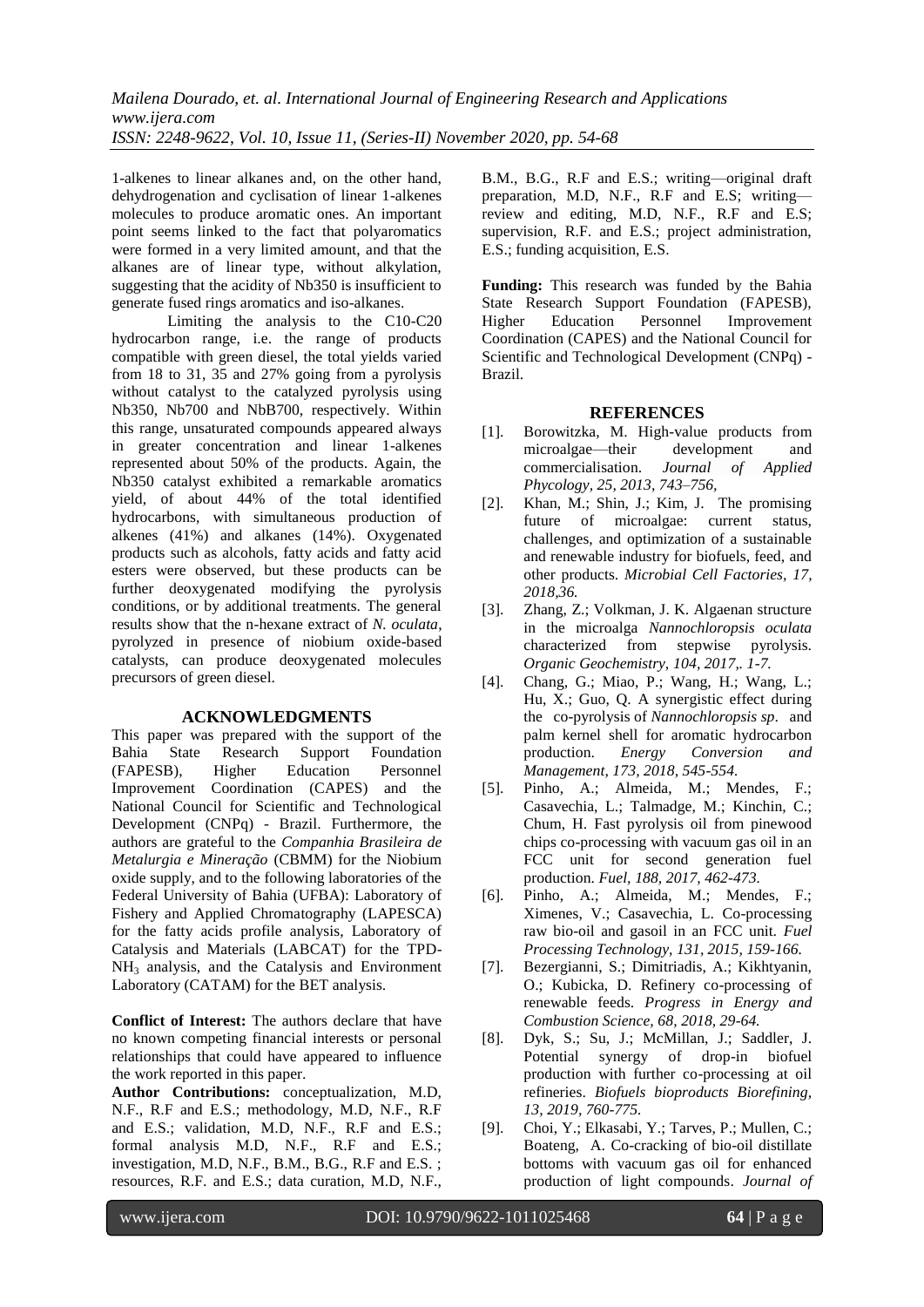*Analytical and Applied Pyrolysis, 132, 2018, 65-71.*

- [10]. Wang, X.; Tang, X.; Yang, X. Pyrolysis mechanism of microalgae *Nannochloropsis sp*. based on model compounds and their interaction. *Energy Conversion and Management, 140, 2017, 203-210.*
- [11]. Tang, Z.; Chen, W.; Chen, Y.; Yang, H.; Chen, H. Co-pyrolysis of microalgae and plastic: Characteristics and interaction effects. *Bioresource Technology, 274, 2019, 145-152.*
- [12]. Bach, Q.; Chen, W. Pyrolysis characteristics and kinetics of microalgae via thermogravimetric analysis (TGA): A stateof-the-art review. *Bioresource Technology, 246, 2017, 88–100.*
- [13]. Choo, M.; Oi, L.; Show, P.; Chang, J.; Ling, T.; Ng, E.; Phang, S.; Juan, J. Recent progress in catalytic conversion of Microalgae oil to green hydrocarbon: A review. *[Journal of the](https://www.sciencedirect.com/science/journal/18761070)  [Taiwan Institute of Chemical Engineers,](https://www.sciencedirect.com/science/journal/18761070) 79, 2017, 116-124.*
- [14]. Srikanth, F.; Srivatsa, C.; Bhattacharya, S. A review on catalytic pyrolysis of microalgae to high-quality bio-oil with low oxygeneous and nitrogenous compounds. *[Renewable and](https://www.sciencedirect.com/science/journal/13640321)  [Sustainable Energy Reviews,](https://www.sciencedirect.com/science/journal/13640321) 108, 2019, 481- 497.*
- [15]. Mathimani, T.; Baldinelli, A.; Rajendran, K.; Prabakar, D.; Matheswaran, M.; Leeuwen, V.; Pugazhendhi, A. Review on cultivation and thermochemical conversion of microalgae to fuels and chemicals: Process evaluation and knowledge gaps. *Journal of Cleaner Production, 208, 2019, 1053-1064.*
- [16]. Kordulis, C.; Bourikas, K.; Gousi, M.; Kordouli, E.; Lycourghiotis, A. Development of nickel-based catalysts for the transformation of natural triglycerides and related compounds into green diesel: a critical review. *Applied Catalysis B: Environmental, 181, 2016, 156-196.*
- [17]. Kubička, D.; Kubičková, I.; Čejka, J. Application of Molecular Sieves in Transformations of Biomass and Biomass-Derived Feedstocks. *Catalysis Reviews, 55, 2013, 1-78.*
- [18]. Zhao, C.; Brück, T.; Lercher, J. Catalytic deoxygenation of microalgae oil to green hydrocarbons. *Green Chemistry, 15, 2013, 1720-1739.*
- [19]. Yakovlev, V.; Khromova, S.; Bukhtiyarov, V. Heterogeneous catalysts for the transformation of fatty acid triglycerides and their derivatives to fuel hydrocarbons. *Russian Chemical Reviews, 80, 2011, 911- 925.*
- [20]. Cheng, S.; Wei, L.; Zhao, X.; Julson, J. Application, Deactivation, and Regeneration of Heterogeneous Catalysts in Bio-Oil Upgrading. *Catalysts, 6, 195.*
- [21]. Simão, B.; Santana Júnior, J.; Chagas, B.; Cardoso, C.; Ataíde, C. Pyrolysis of *Spirulina maxima*: Kinetic modeling and selectivity for aromatic hydrocarbons. *Algal Research, 32, 2018, 221-232.*
- [22]. Brandão, R.; Quirino, R.; Mello, V.; Tavares, A.; Peres, A.; Guinhos, F.; Rubim, J.; Suarez, P. Synthesis, characterization and use of  $Nb<sub>2</sub>O<sub>5</sub>$  based catalysts in producing biofuels by transesterification, esterification and pyrolysis*. Journal of the Brazilian Chemical Society, 20, 2009, 954-966.*
- [23]. Reguera, F.; Araujo, L.; Picardo, M.; Bello, F.; Scofield, C.; Pastura, N.; Gonzalez, W. The use of niobium-based catalysts for liquid fuel production. *Materials Research, 7, 2004, 343-348.*
- [24]. Yi, Y.; Xia, Q.; Liu, X.; Lu, G.; Wang, Y.  $Pd/Nb_2O<sub>5</sub>/SiO<sub>2</sub>$  Catalyst for the Direct Hydrodeoxygenation of Biomass‐ Related Compounds to Liquid Alkanes under Mild. Conditions. *Chem. Sus. Chem., 8, 2015, 1761- 1767.*
- [25]. Xia, Q.; Zhuang, X.; Li, J.; Peng, Y.; -K.; Liu, G.; Wu, T.; Soo, Y.; Li M.; Gong, X.; Wang, Y.; Tsang, S. Cooperative catalysis for the direct hydrodeoxygenation of vegetable oils into diesel-range alkanes over Pd/NbOPO<sub>4</sub>. *Chemical Communications, 52, 2016, 5160- 5163.*
- [26]. Sukarni, S.; Soeparman, S.; Hamidi, N.; Yanuhar, U.; Wardana, I. N. G. Potential and properties of marine microalgae *Nannochloropsis oculata* as biomass fuel feedstock. *International Journal of Energy and Environmental Engineering, 5, 2014, 279-290.*
- [27]. Adamczyk, M; Sajdak, M. Pyrolysis Behaviours of microalgae *Nannocholoropsis gaditana*. *Waste and Biomass Valorization, 9, 2018, 2221- 2235.*
- [28]. Sanchez-Silva, L.; López-González, D.; Garcia-Minguillan, A. M.; Valverde, J. L. Pyrolysis, combustion and gasification characteristics of *Nannochloropsis gaditana* microalgae. *Bioresource Technology, 130, 2013, 321-331.*
- [29]. Sanchez-Silva, L.; López-González, D.; Villaseñor, J.; Sánchez, P.; Valverde, J. L. Thermogravimetric-mass spectrometric analysis of lignocellulosic and marine biomass pyrolysis. *Bioresource Technology, 109, 2012, 163-172.*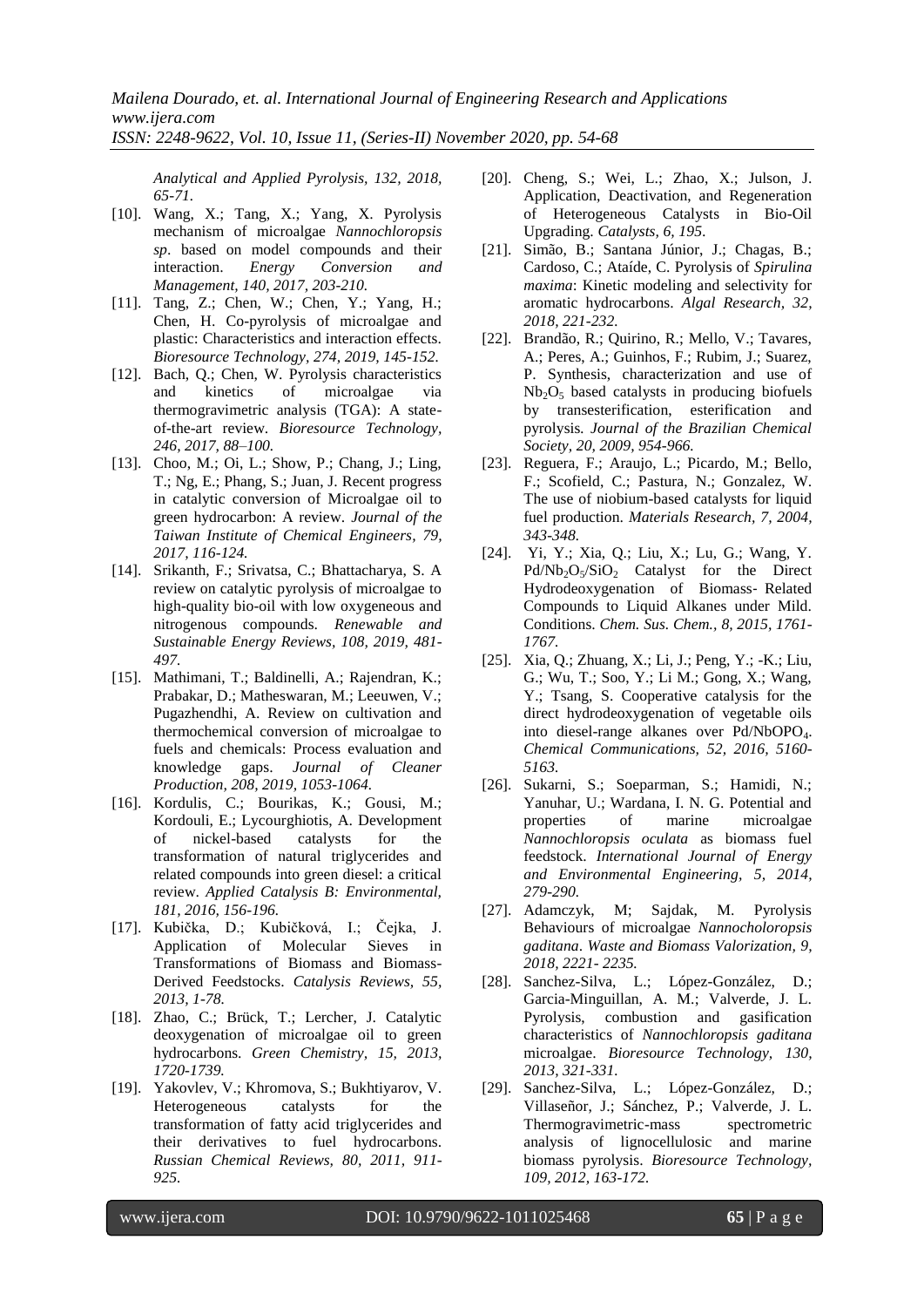- [30]. Lopez-Gonzalez, D.; Fernandez-Lopez, M.; Valverde, J. L.; Sanchez-Silva, L. Pyrolysis of three different types of microalgae: Kinetic and evolved gas analysis. *Energy, 73, 2014, 33-43.*
- [31]. Lopez-Gonzalez, D.; Puig-Gamero, M.; Acién, F. G.; Gárcia-Cuadra, F.; Valverde, J. L.; Sanchez-Silva, L. Energetic, economic and environmental assessment of the pyrolysis and combustion of microalgae and their oils. *Renewable and Sustainable Energy Reviews, 51, 2015, 1752-1770.*
- [32]. Plis, A.; Lasek, J.; Skawińska, A. Kinetic analysis of the combustion process of *Nannochloropsis gaditana* microalgae based on thermogravimetric studies. *Journal of Analytical and Applied Pyrolysis, 127, 2017, 109-119.*
- [33]. Pan, P.; Hu, C.; Yang, W.; Li, Y.; Dona, L.; Zhu, L.; Tong, D.; Qing, R.; Fan, Y. The direct pyrolysis and catalytic pyrolysis of *Nannochloropsis sp*. residue for renewable bio-oils. *Bioresource Technology, 101, 2010, 4593-4599.*
- [34]. Guo, Q.; Yang, L.; Wang, K.; Xu, X.; Wu, Man.; Zhang, X. Effect of hydrationcalcination of CaO on the deoxygenation of bio-oil from pyrolysis of *Nannochloropsis sp*. *International Journal of Green Energy, 16, 2019, 1179-1188.*
- [35]. Marcilla, A.; Gómez-Siurana, A.; Gomis, C.; Chápuli, E. ; Catalá, M. C.; Valdés, F, J. Characterization of microalgal species through TGA/FTIR analysis: Application to *Nannochloropsis sp*. *Thermochimica Acta, 484, 2009, 41-47.*
- [36]. Chen, W.; Chen, Y.; Yang, H.; Xia, M.; Li, K.; Chen, X.; Chen, H. Co-pyrolysis of lignocellulosic biomass and microalgae: Products characteristics and interaction effect. *Bioresource Technology, 245, 2017, 860-868.*
- [37]. Qi, P.; Chang, G.; Wang, H.; Zhang, X.; Guo, Q. Production of aromatic hydrocarbons by catalytic co-pyrolysis of microalgae and polypropylene using HZSM-5. *Journal of Analytical and Applied Pyrolysis, 136, 2018, 178-185.*
- [38]. Gelin, F.; Boogers, I.; Noordeloos, A. A. M.; Damsté, J. S. S.; Hatcher, P.G.; Leeuw, J. W.; de. Novel, J. Resistant microalgal polyethers: An important sink of organic carbon in the marine environment? *Geochimica et Cosmochimica Acta, 60, 1996, 1275-1280.*
- [39]. Chen, W.; Yang, H.; Chen, Y.; Xia, M.; Yang, Z.; Wang, X.; Chen, H. Algae pyrolytic poly-generation: Influence of component

difference and temperature on products characteristics. *Energy, 131, 2017, 1-12.*

- [40]. Sudasinghe, N.; Dungan, B.; Lammers, P.; Albrecht, K.; Elliott, D.; Hallen, R.; Schaub, T. High resolution FT-ICR mass spectral analysis of bio-oil and residual water-soluble<br>organics produced by hydrothermal organics produced by hydrothermal liquefaction of the marine microalga *Nannochloropsis salina*. *Fuel, 119, 2014, 47- 56.*
- [41]. Zhang, Z.; Volkman, J. K. Corrigendum to Algaenan structure in the microalga *Nannoclhloropsis oculata* characterized from stepwise pyrolysis. *Organic Geochemistry, 104, 2018, 1-7.*
- [42]. Chen, W.; Chu, Y.; Liu, J.; Chang, J. Thermal degradation of carbohydrates, proteins and lipids in microalgae analyzed by evolutionary computation. *Energy Conversion and Management, 160, 2018, 209-219.*
- [43]. Aysu, T.; Sanna, A. *Nannochloropsis* algae pyrolysis with ceria-based catalysts for production of high-quality bio-oils. *Bioresource Technology, 194, 2015, 108-116.*
- [44]. Borges, F.; Xie, Q.; Min, M.; Muniz, L.; Farenzena, M.; Trierweiler.; Chen, P.; Ruan, R. Fast microwave-assisted pyrolysis of microalgae using microwave absorbent and HZSM-5 catalyst. *Bioresource Technology, 166, 2014, 518-526.*
- [45]. Bagnato, G.; Boulet, F.; Sanna, A. Effect of Li-LSX zeolite, NiCe/Al<sub>2</sub>O<sub>3</sub> and NiCe/ZrO<sub>2</sub> on the production of drop-in bio-fuels by pyrolysis and hydrotreating of *Nannochloropsis* and *Isochrysis* microalgae. *Energy, 179, 2019, 199-213.*
- [46]. Rizzo, A.; Prussi, M.; Bettucci, L.; Libelli, I.; Chiaramonti, D. Characterization of microalga *Chlorella* as a fuel and its thermogravimetric behavior. *Applied Energy, 102, 2013, 24-31.*
- [47]. Maguyon, M.; Capareda, S. Evaluating the effects of temperature on pressurized pyrolysis of *Nannochloropsis oculata* based on products yields and characteristics. *Energy Conversion and Management, 76, 2013, 764- 773.*
- [48]. Du, Z.; Mohr, M.; Ma, X.; Cheng, Y.; Lin, X.; Liu, Y.; Zhou, W.; Chen, P.; Ruan, R. Hydrothermal pretreatment of microalgae for production of pyrolytic bio-oil with a low nitrogen content. *Bioresource Technology, 120, 2012, 13-18.*
- [49]. Valdés, F.; Catalá, L.; Hernández, M.; García-Quesada, J.; Marcilla, A. Thermogravimetry and Py–GC/MS techniques as fast qualitative methods for comparing the biochemical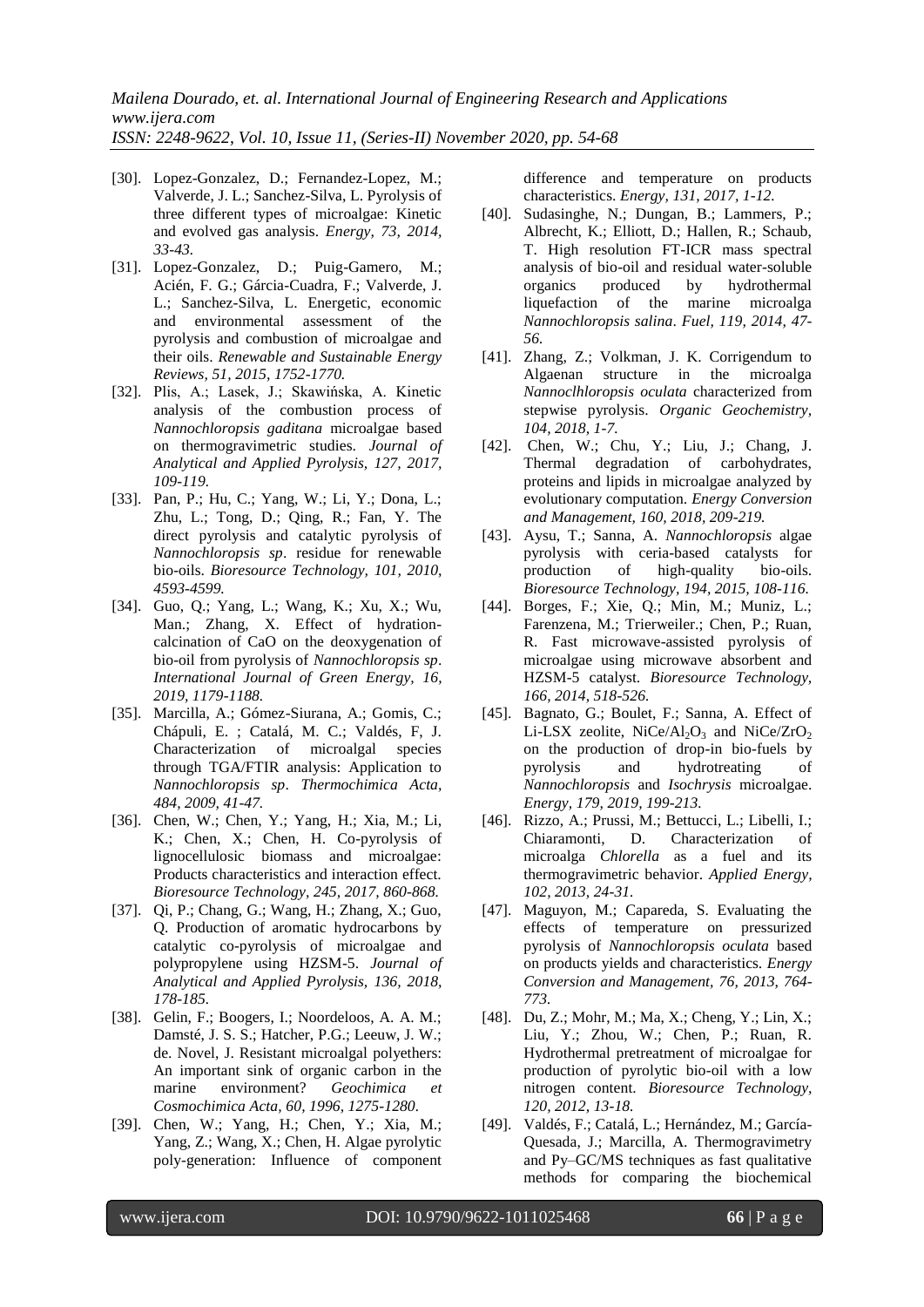*ISSN: 2248-9622, Vol. 10, Issue 11, (Series-II) November 2020, pp. 54-68*

composition of *Nannochloropsis oculata* samples obtained under different culture conditions. *Bioresource Technology, 131, 2013, 86-93.*

- [50]. Ceylan, S.; Kazan, D. Pyrolysis kinetics and thermal characteristics of microalgae *Nannochloropsis oculata* and *Tetraselmis sp*. *Bioresource technology, 187, 2015, 1-5.*
- [51]. Ferreira, A.; Dias, A.; Silva, C.; Costa, M. Evaluation of thermochemical properties of raw and extracted microalgae. *Energy, 92, 2015, 365-372.*
- [52]. Hanif, M.; Zwawi, M.; Capareda, S.; Iqbal, H.; Algarni, M.; Felemban, B.; Bahadar, A.; Waqas, A. Product distribution and characteristics of pyrolyzing microalgae (*Nannochloropsis oculata*), cotton gin trash, and cattle manure as a cobiomass. *Energies, 13, 2020, 796.*
- [53]. Raba, A.; Bautista-Ruíz, J.; Joya, M. Synthesis and Structural Properties of Niobium Pentoxide Powders: A Comparative Study of the Growth Process. *Materials Research, 19, 2016, 1381–1387.*
- [54]. Paulis, M.; Martin, M.; Soria, D.; D'iaz, A.; Odrizola, J.; Montes, B. Preparation and characterization of niobium oxide for the catalytic aldol condensation of acetone. *Applied Catalysis A: General, 180, 1999, 411-420.*
- [55]. Chen, W.; Maugé, F.; Gestel, J.; Nie, H.; Li, D.; Long, X. Effect of modification of the alumina acidity on the properties of supported Mo and CoMo sulfide catalysts. *[Journal of](https://www.sciencedirect.com/science/journal/00219517)  [Catalysis,](https://www.sciencedirect.com/science/journal/00219517) 304, 2013, 47-62.*
- [56]. Hodgson, P.; Henderson, R.; Sargent, J.; Leftley, J. Patterns of variation in the lipid class and fatty acid composition of *Nannochloropsis oculata (Eustigmatophyceae)* during batch culture. *Journal of Applied Phycology, 3, 1991, 169- 181.*
- [57]. Aussant, J; Guihéneuf, F; Stengel, D. Impact of temperature on fatty acid composition and nutritional value in eight species of microalgae. *Applied Microbiology and Biotechnology, 102, 2018, 5279-5297.*
- [58]. Sabzi, S.; Mehrgan, M.; Islami, H.; Shekarabi, S. Changes in biochemical composition and fatty acid accumulation of *Nannochloropsis oculata* in response to different iron concentrations. *Biofuels, 2018, 1-7.*
- [59]. Borges, L.; Morón-Villarreyes, J.; D'oca, M.; Abreu, P. Effects of flocculants on lipid extraction and fatty acid composition of the microalgae *Nannochloropsis oculata* and

*Thalassiosira weissflogii*. *Biomass and Bioenergy, 35, 2011, 4449-4454.*

- [60]. Huang, X.; Huang, Z.; Wen, W.; Yan, J. Effects of nitrogen supplementation of the culture medium on the growth, total lipid content and fatty acid profiles of three microalgae (*Tetraselmis subcordiformis*, *Nannochloropsis oculata* and *Pavlova viridis*). *Journal of Applied Phycology, 25, 2013, 129-137.*
- [61]. Maher, K.; Bressler, D. Pyrolysis of triglyceride materials for the production of renewable fuels and chemicals. *Bioresource Technology, 98, 2007, 2351-2368.*
- [62]. Boocock, D.; Konar, S.; [Mackay,](https://scholar.google.fr/citations?user=J4tFOWQAAAAJ&hl=fr&oi=sra) A.; Cheung, P.; Liu, J. [Fuels and chemicals from sewage](https://www.sciencedirect.com/science/article/pii/001623619290056T)  [sludge: 2. The production of alkanes and](https://www.sciencedirect.com/science/article/pii/001623619290056T)  [alkenes by the pyrolysis of triglycerides over](https://www.sciencedirect.com/science/article/pii/001623619290056T)  [activated alumina.](https://www.sciencedirect.com/science/article/pii/001623619290056T) *[Fuel,](https://www.sciencedirect.com/science/journal/00162361) 71, 1992, 1291-1297.*
- [63]. Fréty, R.; Rocha, M.; Brandão, S.; Pontes, L.; Padilha, J.; Borges, L.; Gonzalez, W.. Cracking and hydrocracking of triglycerides for renewable liquid fuels: alternative processes to transesterification. *[Journal of the](http://www.scielo.br/scielo.php?script=sci_serial&pid=0103-5053&lng=en&nrm=iso)  [Brazilian Chemical Society,](http://www.scielo.br/scielo.php?script=sci_serial&pid=0103-5053&lng=en&nrm=iso) 22, 2011, 1206- 1220.*
- [64]. Olmstead, I.; Kentish, S.; Scales, P.; Martin, G. Low solvent, low temperature method for extracting biodiesel lipids from concentrated microalgal biomass. *[Bioresource Technology,](https://www.sciencedirect.com/science/journal/09608524) 148, 2013, 615-619.*
- [65]. Maher, K.; Kirkwood, K ; Gray, M.; Bressler, D. Pyrolytic decarboxylation and cracking of stearic acid. *Industrial and Engineering Chemistry Research, 47, 2008, 5328-5336.*
- [66]. [Santos,](https://www.sciencedirect.com/science/article/abs/pii/S0920586118305534#!) M.; [Arias,](https://www.sciencedirect.com/science/article/abs/pii/S0920586118305534#!) S.; [Padilha,](https://www.sciencedirect.com/science/article/abs/pii/S0920586118305534#!) J.; [Carneiro,](https://www.sciencedirect.com/science/article/abs/pii/S0920586118305534#!) M.; [Sales,](https://www.sciencedirect.com/science/article/abs/pii/S0920586118305534#!) E.; [Pacheco,](https://www.sciencedirect.com/science/article/abs/pii/S0920586118305534#!) J.; [Fréty,](https://www.sciencedirect.com/science/article/abs/pii/S0920586118305534#!) R. Catalytic cracking of palmitic and oleic acids preadsorbed on γ-alumina*. [Catalysis Today,](https://www.sciencedirect.com/science/journal/09205861) 344, 2020,234-239.*
- [67]. Kubátová, A.; Št'ávová, J.; Seames, W.; Luo, Y.; Sadrameli, S.; Linnen, M.; Baglayeva, G.; Smoliakova, I.; Kozliak, E. Triacylglyceride Thermal Cracking: Pathways to Cyclic Hydrocarbons. *Energy Fuels, 26, 2012, 672−685.*
- [68]. Vu, X.; Armbruster, U. Catalytic cracking of triglycerides over micro/mesoporous zeolitic composites prepared from ZSM-5 precursors with varying aluminum contents. *Reaction Kinetics, Mechanisms and Catalysis, 125, 2018, 381-394.*
- [69]. Singh, H.; Yusup, S.; Quitain, A.; Kida, T.; Sasaki, M.; Cheah, M.; Ameen, M. Production of gasoline range hydrocarbons from catalytic cracking of linoleic acid over various acidic zeolite catalysts.